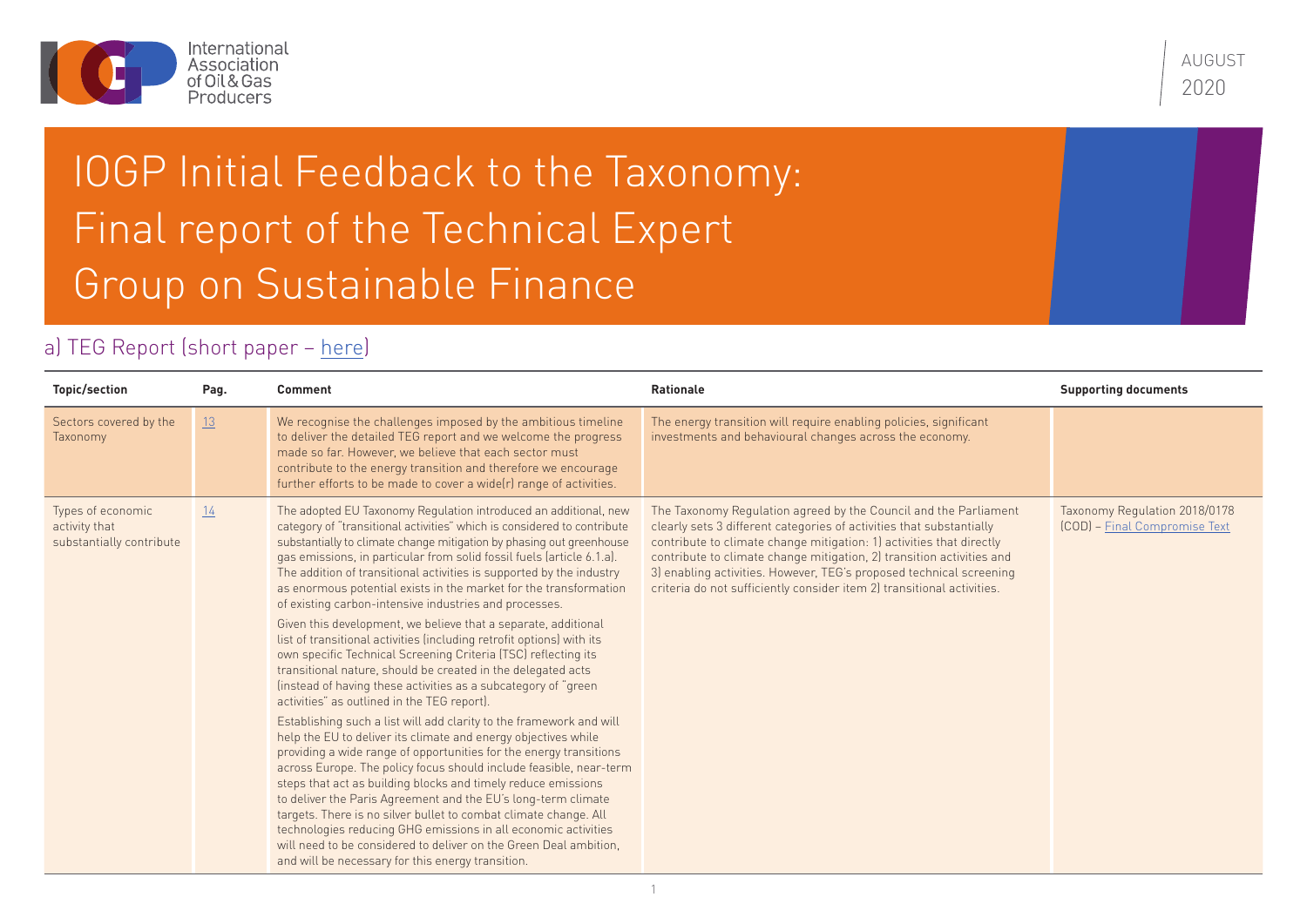| <b>Topic/section</b>         | Pag.              | <b>Comment</b>                                                                                                                                                                                                                                                                                                                                                                                                                                                                                                              | <b>Rationale</b>                                                                                                                                                                                                                                                                                                                                                                                                                                                                                                                                                                                                                                                                                                                                                                                                                                                                                                                                                                                                                                                                                                                                                                                                                                                                                                                                                                                                                                                                                                                                                                                                                                                                                                                                                                                                                                                                                                                                                                                                                                                                                                                                                                                                                                                                                                                                                                                                                                                                                                              | <b>Supporting documents</b> |
|------------------------------|-------------------|-----------------------------------------------------------------------------------------------------------------------------------------------------------------------------------------------------------------------------------------------------------------------------------------------------------------------------------------------------------------------------------------------------------------------------------------------------------------------------------------------------------------------------|-------------------------------------------------------------------------------------------------------------------------------------------------------------------------------------------------------------------------------------------------------------------------------------------------------------------------------------------------------------------------------------------------------------------------------------------------------------------------------------------------------------------------------------------------------------------------------------------------------------------------------------------------------------------------------------------------------------------------------------------------------------------------------------------------------------------------------------------------------------------------------------------------------------------------------------------------------------------------------------------------------------------------------------------------------------------------------------------------------------------------------------------------------------------------------------------------------------------------------------------------------------------------------------------------------------------------------------------------------------------------------------------------------------------------------------------------------------------------------------------------------------------------------------------------------------------------------------------------------------------------------------------------------------------------------------------------------------------------------------------------------------------------------------------------------------------------------------------------------------------------------------------------------------------------------------------------------------------------------------------------------------------------------------------------------------------------------------------------------------------------------------------------------------------------------------------------------------------------------------------------------------------------------------------------------------------------------------------------------------------------------------------------------------------------------------------------------------------------------------------------------------------------------|-----------------------------|
| Life-cycle<br>considerations | 16                | 'Greening by' and 'greening of' activities should be based on<br>a Life Cycle Analysis to create a level playing field among all<br>technologies and assess their total impact on climate.<br>We believe a lifecycle requirement should be technology neutral.<br>In order to ensure an operational taxonomy, it is important that<br>any LCE or LCA methodology has a clearly defined scope and<br>is aligned with EU policies both in terms of design and time of<br>introduction.                                        | Having a simple indicator such as % reduction in GHG emissions per<br>unit (e.g. kWh or tonne of product produced) or considering the total<br>CO <sub>2</sub> reduction is the most suitable metric. Overall, to achieve a long-run<br>transition to a climate-neutral economy, there is a need for the wider<br>greening of markets and other incentives to promote innovation (2).                                                                                                                                                                                                                                                                                                                                                                                                                                                                                                                                                                                                                                                                                                                                                                                                                                                                                                                                                                                                                                                                                                                                                                                                                                                                                                                                                                                                                                                                                                                                                                                                                                                                                                                                                                                                                                                                                                                                                                                                                                                                                                                                         | [1] <u>HERE</u> (2) HERE    |
| Thresholds                   | The entire<br>doc | The threshold level should be technology-neutral and be based<br>on GHG emission to be achieved and not technology types. It<br>should allow all energy types that meet the threshold to be<br>accepted.<br>The first step in the 5 yearly threshold reduction cycle is an<br>independent review of power generation and power systems/<br>grid technologies to set guidance on the capabilities of existing<br>technologies with the aim to set the reduced threshold and still<br>allow for stable power supplies to all. | Technical screening criteria should reflect a gradual approach and<br>efficiently incentivise transitional efforts. Setting thresholds and ceilings<br>too low at the beginning could de facto exclude relevant activities<br>regardless of both their potential contribution to the transition and their<br>ability to improve their own environmental performance, running the<br>risk of unintentionally creating a niche market. Therefore, the threshold<br>level should be technology-neutral and based on GHG emission<br>reductions on life-cycle analysis to be achieved, and not on technology.<br>In our view, the single threshold proposed by the TEG is not appropriate<br>for the transitional activities. We, therefore, encourage the Commission<br>to determine a methodology for establishing dedicated thresholds for<br>these activities. For example, the transitional activity threshold should<br>be aligned with existing legislation such as the Electricity Regulation.<br>Such an alignment will ensure a trajectory for meeting the targets and<br>ensure inclusion of activities that contribute to emission reduction<br>including retrofitting of existing processes. The threshold can be<br>reduced with time but should not be set too low too early as otherwise<br>suitable technology, that can contribute to the transition or could be<br>retrofitted, will be excluded already at this stage.<br>The threshold is proposed to reduce to 0g CO2e / kWh by 2050. With<br>current technologies, in order to provide stable electricity grids, there is<br>the need to have a range of different power generation sources feeding<br>into the grid. Renewables are critical for the supply of electricity, but<br>there is a need for other power generation sources to be operational<br>to address the times when renewable sources are unavailable due to,<br>e.g. lack of wind or darkness. Care needs to be taken that the Taxonomy<br>and the proposed 5 yearly threshold reductions process takes account<br>of power generation technology developments and any challenges<br>toCO2e g / kWh reductions. There is a need to ensure that there is a<br>stable electricity grid from a variety of power generation sources - if<br>the technology faces a hurdle and can't meet the threshold for a certain<br>period of time, decisions on allowing for this in the Taxonomy need to<br>be taken to prevent there being a potentially unstable and/or unreliable<br>power supply. |                             |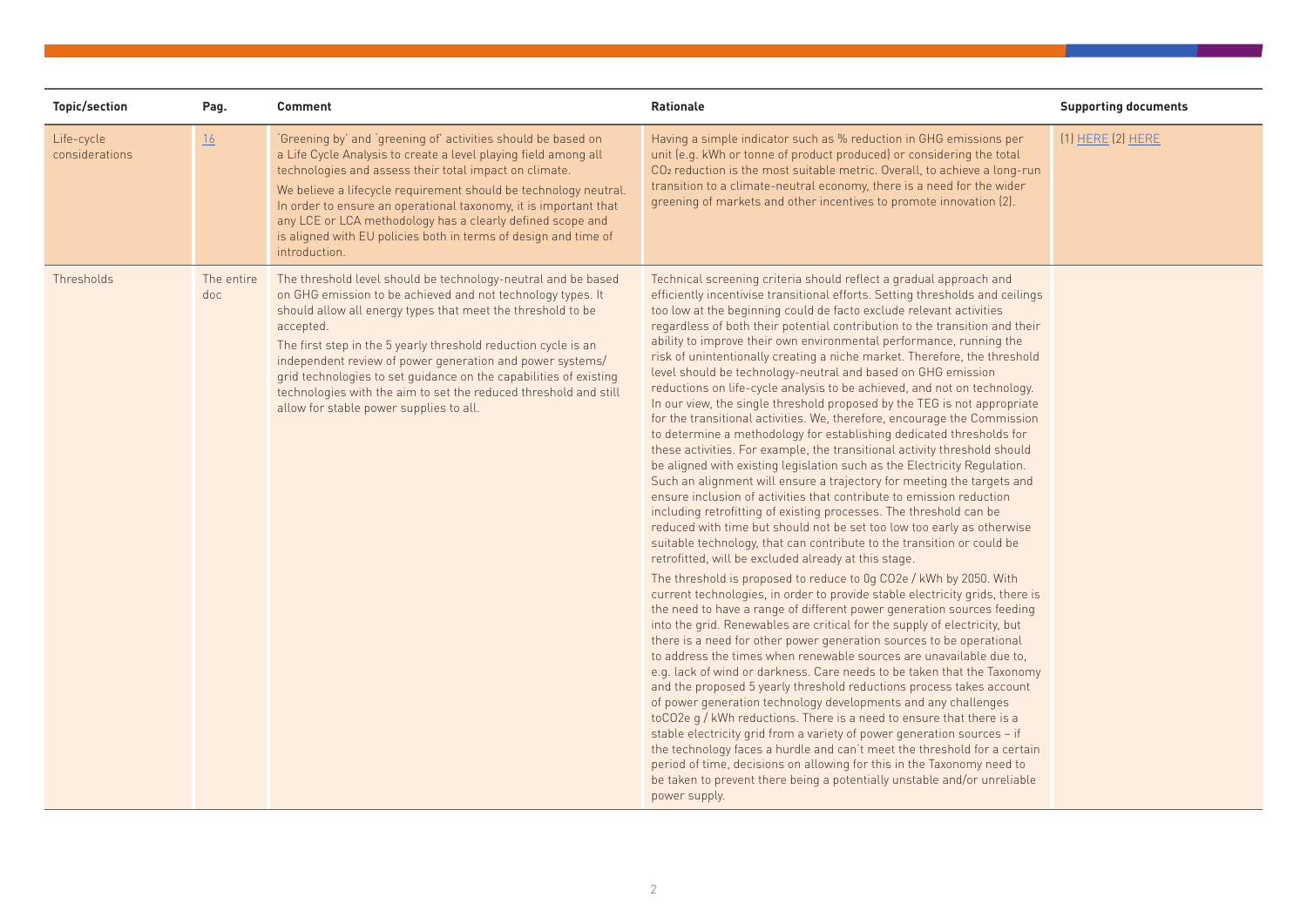| <b>Topic/section</b>                     | Pag.      | <b>Comment</b>                                                                                                                                                                                                                                                                                                                                                                                                                                                                                                                                                                                                                                                                                                                                                                                                                               | <b>Rationale</b>                                                                                                                                                                                                                                                                                                                                                                                                                                                                                                                                                                                                                                                                                                                                                                                                                                                                       | <b>Supporting documents</b>                                           |
|------------------------------------------|-----------|----------------------------------------------------------------------------------------------------------------------------------------------------------------------------------------------------------------------------------------------------------------------------------------------------------------------------------------------------------------------------------------------------------------------------------------------------------------------------------------------------------------------------------------------------------------------------------------------------------------------------------------------------------------------------------------------------------------------------------------------------------------------------------------------------------------------------------------------|----------------------------------------------------------------------------------------------------------------------------------------------------------------------------------------------------------------------------------------------------------------------------------------------------------------------------------------------------------------------------------------------------------------------------------------------------------------------------------------------------------------------------------------------------------------------------------------------------------------------------------------------------------------------------------------------------------------------------------------------------------------------------------------------------------------------------------------------------------------------------------------|-----------------------------------------------------------------------|
| Minimum safeguards                       | 17        | The European Parliament and the Council established that for an<br>economic activity to be Taxonomy-aligned, the activity should be<br>carried out "in alignment with the OECD Guidelines for Multinational<br>Enterprises and UN Guiding Principles on Business and Human<br>Rights, including the International Labour Organisation's ('ILO')<br>declaration on Fundamental Rights and Principles at Work, the eight<br>ILO core conventions and the International Bill of Human Rights".<br>Where applicable, more stringent requirements in EU law still apply.<br>Section 2.1.5 of the TEG report aims to provide understanding<br>of these standards' frameworks and how to apply them in the<br>context of the Taxonomy. There are a few additional elements that<br>we believe should be considered in this context (see rationale). | The TEG report refers to the risk-based approach to due diligence as<br>promulgated by the OECD Guidelines and Due Diligence Guidance<br>for Responsible Business Conduct. However, there is no overarching<br>recognition in the report that the means through which a business<br>enterprise meets its responsibility to respect human rights is<br>proportional to factors like size amongst others (as provided in UNGP,<br>commentary to GP 14). In addition to this recognition, a statement which<br>notes that there is no "one-size fits-all" approach in aligning with these<br>Guidelines and Principles is important as it underscores the practical<br>reality of implementation. This statement would not take away from the<br>importance of aligning but would show that the TEG recognises that the<br>way of alignment may differ depending on a variety of factors. |                                                                       |
| International use of the<br>EU Taxonomy  | 18        | The EU Taxonomy should recognise that other regions and<br>jurisdictions may have different drivers and boundary conditions<br>and, therefore, the proposed EU requirements may not be<br>applicable as such globally.<br>The Taxonomy should aim for international coordination, in this<br>context, we recommend that the EU continue its efforts at the<br>global level.                                                                                                                                                                                                                                                                                                                                                                                                                                                                  | For example, the Report of the Expert Panel on sustainable finance<br>"Mobilizing Finance for Sustainable Growth" outlines recommendations<br>for Canada.                                                                                                                                                                                                                                                                                                                                                                                                                                                                                                                                                                                                                                                                                                                              | <b>HERE</b>                                                           |
| Definition of lock-in/<br>carbon lock-in | 20        | The EU Taxonomy should be inclusive and allow all sectors<br>and technologies/activities that can contribute to the energy<br>transition to be part of the solution. To meet EU targets it will<br>be necessary for all economic sectors to lower their carbon<br>emissions. Therefore, all sectors should have the ability to be<br>recognised for decarbonisation efforts within the scope of the<br>Taxonomy.                                                                                                                                                                                                                                                                                                                                                                                                                             | The Taxonomy Regulation only excludes solid fossil fuels. The Taxonomy<br>screening criteria should be consistent with this Regulation and not go<br>beyond.                                                                                                                                                                                                                                                                                                                                                                                                                                                                                                                                                                                                                                                                                                                           |                                                                       |
| Fossil fuels                             | 20        | Natural gas should be recognised for the enabling and transition<br>role that it can play alongside renewables in the energy<br>transition.<br>The challenges that certain regions face to decarbonise and<br>switch to low carbon solutions should be acknowledged and<br>addressed. Investment in transitional activities that can become<br>low carbon in the long-term should be encouraged in these<br>regions.                                                                                                                                                                                                                                                                                                                                                                                                                         | Switching from coal to gas can be done easily contributing to deliver<br>immediate CO <sub>2</sub> emissions reduction (up to 50%) and to improved air<br>quality by reducing emissions of NOx, SOx and particulate matters.<br>In the long-term natural gas can decarbonise (e.g. with CCS, via<br>hydrogen).<br>In 2019, the EU electricity sector decreased its GHG emissions by<br>approx. 12% thanks to higher renewables generation and coal-to-<br>gas switching, bringing about a substantial contribution to Europe's<br>decarbonisation efforts.                                                                                                                                                                                                                                                                                                                             | <b>HERE</b><br>European Commission, Electricity<br>Market Report here |
| Disclosure                               | $26 - 27$ | It is of utmost importance that the Taxonomy is operational and<br>easy-to-use by those for whom disclosure is required.                                                                                                                                                                                                                                                                                                                                                                                                                                                                                                                                                                                                                                                                                                                     |                                                                                                                                                                                                                                                                                                                                                                                                                                                                                                                                                                                                                                                                                                                                                                                                                                                                                        |                                                                       |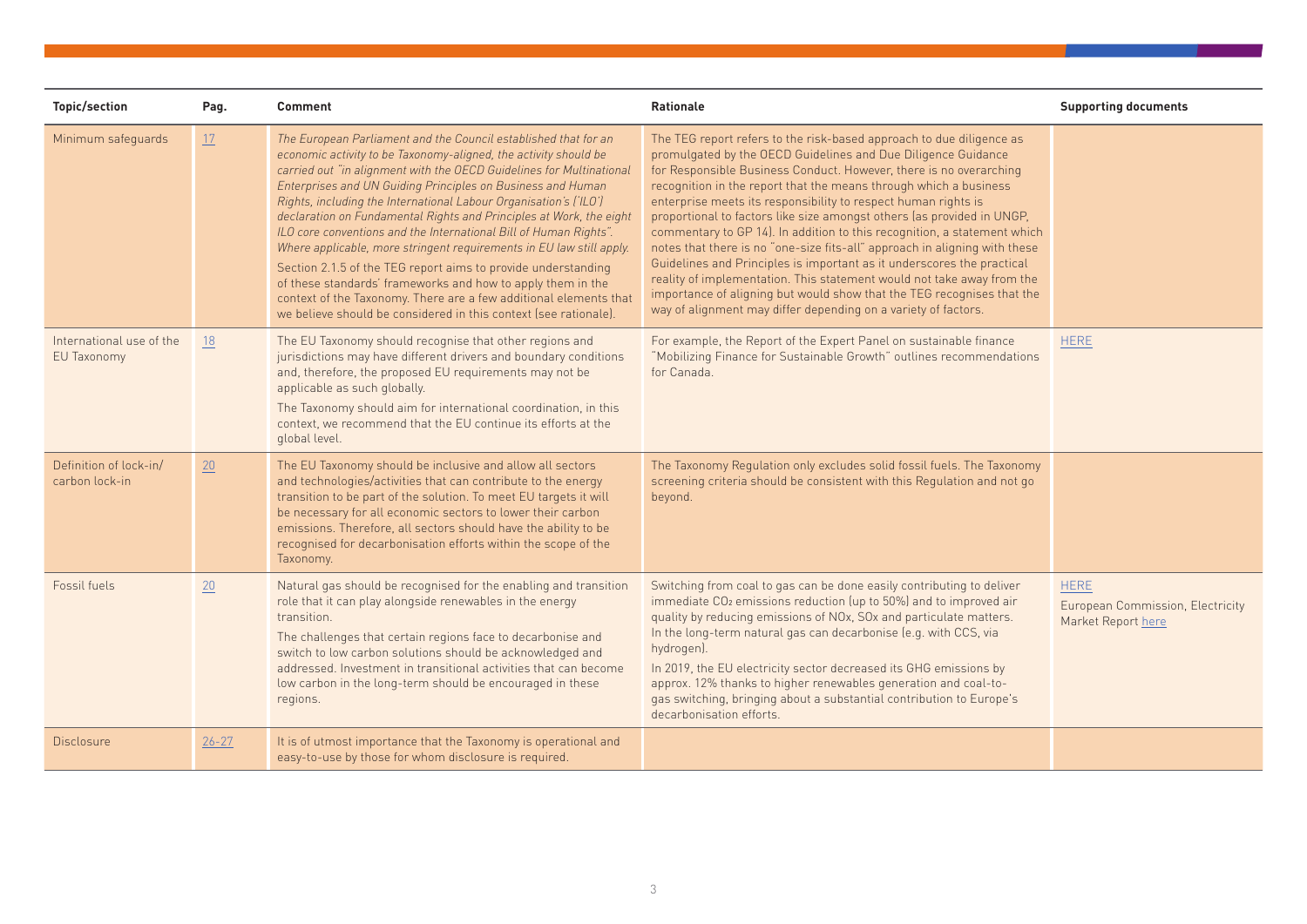| <b>Topic/section</b> | Pag. | <b>Comment</b>                                                                                                                                                                                                                                             | Rationale                                                                                                                                                                                                                                                                                                                                                                                                                                                                                                                                                                                                                                                                                                                                                                                                                                                                                                                                                                                                                                                                                                                                                                                                                                                                                                                                                                                                                                                                                                                                                                                                                                                                                                                                                          | <b>Supporting documents</b> |
|----------------------|------|------------------------------------------------------------------------------------------------------------------------------------------------------------------------------------------------------------------------------------------------------------|--------------------------------------------------------------------------------------------------------------------------------------------------------------------------------------------------------------------------------------------------------------------------------------------------------------------------------------------------------------------------------------------------------------------------------------------------------------------------------------------------------------------------------------------------------------------------------------------------------------------------------------------------------------------------------------------------------------------------------------------------------------------------------------------------------------------------------------------------------------------------------------------------------------------------------------------------------------------------------------------------------------------------------------------------------------------------------------------------------------------------------------------------------------------------------------------------------------------------------------------------------------------------------------------------------------------------------------------------------------------------------------------------------------------------------------------------------------------------------------------------------------------------------------------------------------------------------------------------------------------------------------------------------------------------------------------------------------------------------------------------------------------|-----------------------------|
| Financial metrics    | 28   | % of turnover and capex/opex of taxonomy eligible activities is<br>likely to take time to set it up                                                                                                                                                        | <b>Rationale (calculation)</b> : The calculation of these metrics requires<br>tagging (and maintenance of the tagging over time) of companies'<br>economic activities against the taxonomy. This is a highly complex task<br>which represents a significant practical constraint for many companies.<br>The fact that the Taxonomy remains a "live" list of activities that will<br>continue to change is particularly challenging. To accurately capture<br>financial transactions and records in line with the tagging would require<br>a complex business/system solution (which does not exist yet in the<br>market) on top of companies' core financial transaction processing and<br>reporting systems. These challenges should be carefully weighed in<br>terms of implementation timeline.<br>Rationale (comparability): Turnover may be meaningful for certain sectors<br>but not for other sectors. Similarly, certain sectors are inherently more<br>capital intensive than others (e.g. manufacturer vs retailer). Further, some<br>companies are multi-sectorals, but others are not. These differences<br>render these metrics inherently unrepresentative and incomparable<br>across the different economic players therefore undermining their<br>utility as decision-useful criteria for the investment community.                                                                                                                                                                                                                                                                                                                                                                                                                                |                             |
| Due diligence        | 32   | EU legislation on due diligence could have adverse economic<br>implications and may also deter broader stakeholder<br>engagements done as part of businesses voluntarily adhering<br>to the UN Guiding Principles on Business and Human Rights<br>(UNGPs). | The state's duty to protect and fulfill human rights includes the duty to<br>enforce legislation.<br>With globalisation, the management of supply chains has become very<br>complex and involves a broad range of suppliers and sub-contractors,<br>comprising multiple tiers with hundreds or thousands of locations<br>and individuals. While offering expanded sourcing opportunities for<br>companies, it also brings challenges in identifying and managing<br>possible adverse environmental or social impacts caused at different<br>stages of the supply chain.<br>In order to manage these risks, companies generally refer to<br>international quidelines like the OECD Guidelines for Multinational<br>Enterprises or the UN Guiding Principles on Business and Human<br>Rights (UNGPs). These texts set out clear recommendations as to how<br>businesses are expected to address possible negative impacts of their<br>activities through the supply chain.<br>The concept of due diligence is highly complex and requires the<br>collaboration of many stakeholders, within but also outside companies:<br>suppliers, sub-contractors, clients, investors, States, local authorities<br>and communities, NGOs, consumers:<br>a) Companies alone cannot be expected to solve all the problems<br>arising from failing states or weakly governed states in which<br>protective laws, guaranteeing human rights or the protection of<br>the environment, are either inexistent or not applied.<br>b) It would be unfair to hold only European companies liable for<br>damages occurring through global supply chains when it is<br>impossible to fully control every single part of the chain and many<br>other actors in third countries are involved. |                             |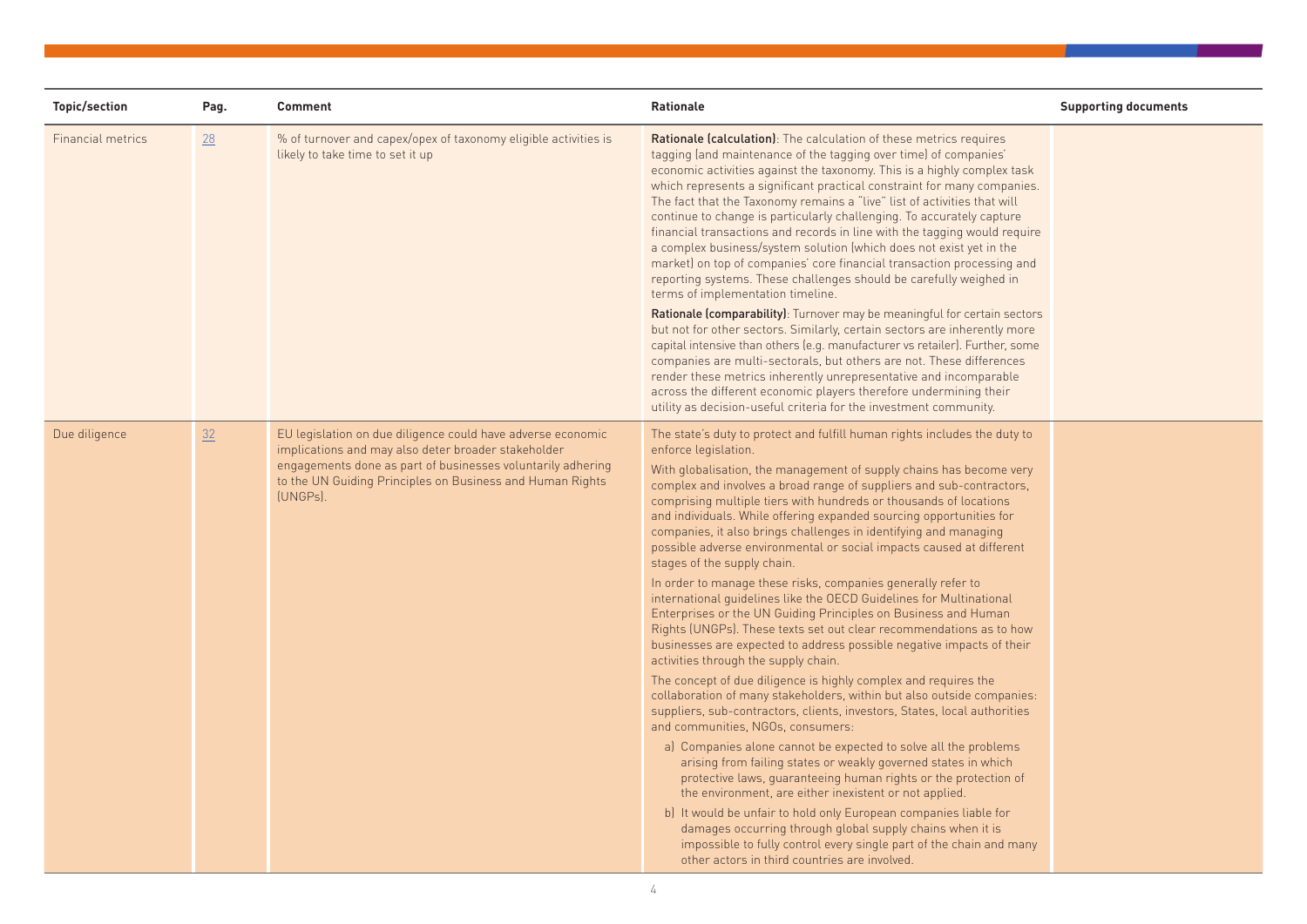| Topic/section  | Pag. | <b>Comment</b>                                                                    | <b>Rationale</b>                                                                                                                                                                                                                                                                                                                                                                                                                                                                                                                                                                                                                                                          | <b>Supporting documents</b> |
|----------------|------|-----------------------------------------------------------------------------------|---------------------------------------------------------------------------------------------------------------------------------------------------------------------------------------------------------------------------------------------------------------------------------------------------------------------------------------------------------------------------------------------------------------------------------------------------------------------------------------------------------------------------------------------------------------------------------------------------------------------------------------------------------------------------|-----------------------------|
| Brown taxonomy | 51   | The principle of technology neutrality should be the basis of the<br>EU Taxonomy. | We recognise the EU Taxonomy Regulation contains a review clause<br>to assess activities with negative impact. However, the EU Taxonomy<br>should adopt an inclusive approach that considers that all different<br>technologies/activities and sectors can contribute to the energy<br>transition and can be part of the solution.                                                                                                                                                                                                                                                                                                                                        | <b>HERE</b>                 |
|                |      |                                                                                   | This inclusive approach is showcased in the Canadian Report of the<br>Expert Panel on sustainable finance "Mobilizing Finance for Sustainable<br>Growth". The document outlines opportunities to develop and scale up<br>market structures and financial products that would have particular<br>impact in facilitating Canada's transition and adaptation. For example<br>how governments at every level should support the oil & gas industry to<br>transition to deliver low-emission solutions. As our industry underpins<br>the whole economy while providing solutions to mitigate climate<br>change, it is very important to include our sector in the EU Taxonomy. |                             |

## b) Technical Annex ([here](https://ec.europa.eu/info/sites/info/files/business_economy_euro/banking_and_finance/documents/200309-sustainable-finance-teg-final-report-taxonomy-annexes_en.pdf#page=289))

| Topic/section                    | Pag.                                         | <b>Comment</b>                                                                                                                                                                                                                                                                                                                                                                                                               | <b>Rationale</b>                                                                                                                   | <b>Supporting documents</b>                                                                                                                                                                                                                                                                                                                                                                                                                                                                                                                                                                                                                        |  |  |
|----------------------------------|----------------------------------------------|------------------------------------------------------------------------------------------------------------------------------------------------------------------------------------------------------------------------------------------------------------------------------------------------------------------------------------------------------------------------------------------------------------------------------|------------------------------------------------------------------------------------------------------------------------------------|----------------------------------------------------------------------------------------------------------------------------------------------------------------------------------------------------------------------------------------------------------------------------------------------------------------------------------------------------------------------------------------------------------------------------------------------------------------------------------------------------------------------------------------------------------------------------------------------------------------------------------------------------|--|--|
|                                  | Screening criteria climate change mitigation |                                                                                                                                                                                                                                                                                                                                                                                                                              |                                                                                                                                    |                                                                                                                                                                                                                                                                                                                                                                                                                                                                                                                                                                                                                                                    |  |  |
| Manufacture of Iron and<br>Steel | 176-179                                      | We note a reference to a specific form of hydrogen on page 177<br>(subsection: Rationale): hydrogen steelmaking in shaft furnaces<br>using H2 produced via water electrolysis (e.g. using renewable<br>electricity sources).<br>We propose to replace the aforementioned text with:<br>hydrogen steelmaking in shaft furnaces using clean H2 produced via-<br>water electrolysis (e.g. using renewable electricity sources). | We propose to recognise all forms of clean hydrogen in the<br>manufacturing of products as these thresholds are further developed. | The future of Hydrogen, IEA, June<br>2019<br>SINTEF:<br>a) The pre-study Executive Summary<br>b) The full pre-study report can be<br>accessed here<br><b>IEAGHG Techno-Economic</b><br><b>Evaluation of SMR Based</b><br>Standalone Hydrogen Plant with<br><b>CCS</b><br>Zero Emission Platform (2017):<br>Commercial Scale Feasibility of<br>Clean Hydrogen here<br>See relevant studies performed by<br>Navigant (Gas for Climate) here<br>Poyry (Fully decarbonising Europe's<br>energy system by 2050) report on<br>decarbonisation here<br>Frontier economics (the future<br>value of gas infrastructure in a<br>climate-neutral Europe) here |  |  |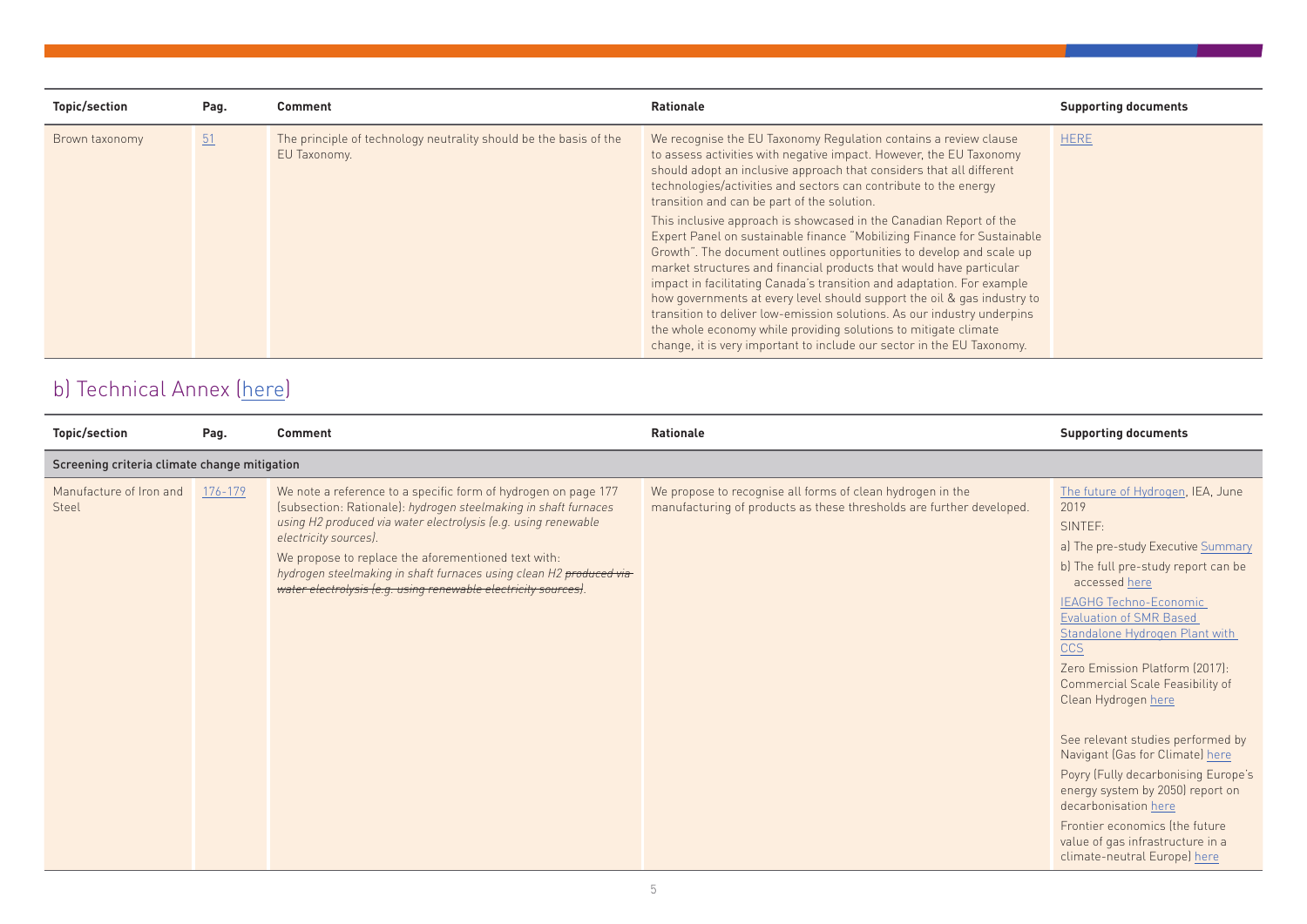| <b>Topic/section</b>                      | Pag.    | Comment                                                                                                                                                                                                                                                                                                                                                                                                                                                                                                                                                                                                                                                                                                                                                                                                                                                                                                                                                                                                                                                                                                                                                                                     | Rationale                                                                                                                                                                                                                                                                                                                                                                                                                                                                                                                                                                                                                                                                                                                                                                                                                      | <b>Supporting documents</b>                                                                                                                                                                                                                                                                                                                                                                                                                                                                                                                                                                                                                               |
|-------------------------------------------|---------|---------------------------------------------------------------------------------------------------------------------------------------------------------------------------------------------------------------------------------------------------------------------------------------------------------------------------------------------------------------------------------------------------------------------------------------------------------------------------------------------------------------------------------------------------------------------------------------------------------------------------------------------------------------------------------------------------------------------------------------------------------------------------------------------------------------------------------------------------------------------------------------------------------------------------------------------------------------------------------------------------------------------------------------------------------------------------------------------------------------------------------------------------------------------------------------------|--------------------------------------------------------------------------------------------------------------------------------------------------------------------------------------------------------------------------------------------------------------------------------------------------------------------------------------------------------------------------------------------------------------------------------------------------------------------------------------------------------------------------------------------------------------------------------------------------------------------------------------------------------------------------------------------------------------------------------------------------------------------------------------------------------------------------------|-----------------------------------------------------------------------------------------------------------------------------------------------------------------------------------------------------------------------------------------------------------------------------------------------------------------------------------------------------------------------------------------------------------------------------------------------------------------------------------------------------------------------------------------------------------------------------------------------------------------------------------------------------------|
| CCS and CCU (section<br>on manufacturing) | 157     | We agree CCS is a key technology to reach the EU carbon<br>neutrality objective by 2050.<br>It is important that there is the ability for CCU to qualify, if the<br>emission mitigation benefit can be demonstrated. There is a<br>need to define what "substantial mitigation" means so that any<br>demonstrations of this can be performed on a fair basis.                                                                                                                                                                                                                                                                                                                                                                                                                                                                                                                                                                                                                                                                                                                                                                                                                               | The IEA, IPCC Report and EC Pathways show that CCS is essential<br>to meet the targets set by the Paris Agreement and the EU. CCS will<br>be a necessary part of the decarbonisation of industry, representing<br>one of the most cost-effective way to reduce post-combustion and<br>process-related emissions. Gas-fired power plants (and CHP plants)<br>with CCS can help ensure grid resilience as renewable generation<br>grows, supporting decarbonised energy system flexibility. Techniques<br>to capture CO <sub>2</sub> released by industrial processes can be converted into<br>valuable applications (e.g. construction materials, raw materials for<br>the chemical industry, etc.). This way CCU can contribute to a circular<br>economy subject to a lifecycle analysis and clear carbon accounting<br>rules. | The IEA, IPCC Report, European<br>Commission "Clean Planet for All"<br>Zero Emissions Platform (2017):<br>Climate solutions for EU industry -<br>Interaction between electrification.<br>CO <sub>2</sub> use and CO <sub>2</sub> storage here<br>IOGP (2019): The Potential for CCS<br>and CCU in Europe - Report to<br>the thirty second meeting of the<br>European Gas Regulatory Forum<br>5-6 June 2019 here<br>Article 33 of CCS Directive (EU<br>Directive 2009/31/EC) states<br>that it must be economically and<br>technically possible to retrofit all<br>new combustion plants for CO2<br>capture.                                               |
| Hydrogen<br>manufacturing                 | 180-182 | We support the classification of manufacturing of hydrogen as an<br>environmentally sustainable activity.<br>We also request that all forms of clean hydrogen are recognised<br>in the manufacturing of products as these thresholds are further<br>developed.<br>For the clarification purposes, we propose to combine two metrics<br>(Electricity use for hydrogen produced by electrolysis is at or<br>lower than 58 MWh/t Hydrogen) and (Average carbon intensity of<br>the electricity produced that is used for hydrogen manufacturing<br>is at or below 100 gCO2e/kWh) in the following way:<br>"Electricity use for hydrogen produced by electrolysis is at or<br>lower than 58 MWh/t Hydrogen and Average carbon intensity of<br>the electricity produced that is used for hydrogen manufacturing<br>is at or below 100 gCO2e/kWh (Taxonomy threshold for electricity<br>production, subject to periodical update)"<br>Our understanding is that the last threshold (100 gCO2e/kWh) is<br>intended for electrolysis only.<br>We also encourage the Commission to add a section on<br>transportation of hydrogen to link to the manufacture of<br>hydrogen and storage of hydrogen. | Hydrogen from natural gas with CCS has the potential to provide<br>significant volumes of near zero-carbon energy to the EU. With<br>technical adaptation, hydrogen can be transported in existing EU gas<br>infrastructure, thereby using current gas infrastructure in a cost-<br>effective way and avoiding the need to duplicate transmission. For this<br>reason, we also encourage the Commission to incorporate a section on<br>transportation of hydrogen.                                                                                                                                                                                                                                                                                                                                                             | The future of Hydrogen, IEA, June<br>2019<br>SINTEF:<br>a) The pre-study Executive Summary<br>b) The full pre-study report can be<br>accessed here<br><b>IEAGHG Techno-Economic</b><br><b>Evaluation of SMR Based</b><br>Standalone Hydrogen Plant with<br><b>CCS</b><br>Zero Emission Platform (2017):<br><b>Commercial Scale Feasibility of</b><br>Clean Hydrogen here<br>See relevant studies performed by<br>Navigant (Gas for Climate) here<br>Poyry (Fully decarbonising Europe's<br>energy system by 2050) report on<br>decarbonisation here<br>Frontier economics (the future<br>value of gas infrastructure in a<br>climate-neutral Europe) here |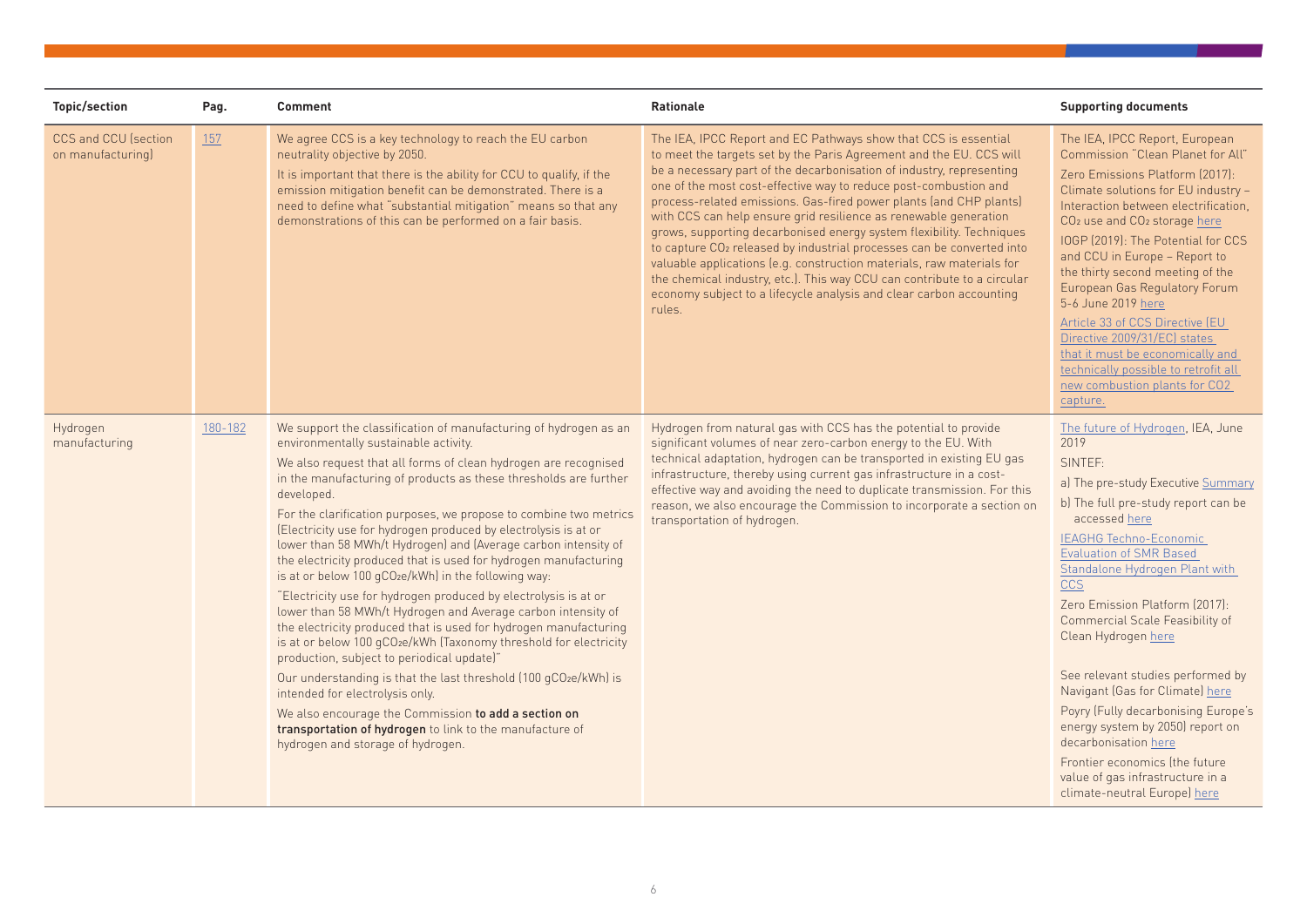| <b>Topic/section</b>                                                            | Pag.    | <b>Comment</b>                                                                                                                                                                                                                                                                                                                                                                                                                                                                                                                                                                                                                                                                                                                                                                                                                                                                                                                                                                                                                                                                                                                                                                                                                                                                                                                                                                                                                                                                                                                                                                                                                                                                                                                                                       | <b>Rationale</b>                                                                                                                                                                                                                                                                                                                                                                                                                                                                                                                                                                                                                                                           | <b>Supporting documents</b>                                                                                                                              |
|---------------------------------------------------------------------------------|---------|----------------------------------------------------------------------------------------------------------------------------------------------------------------------------------------------------------------------------------------------------------------------------------------------------------------------------------------------------------------------------------------------------------------------------------------------------------------------------------------------------------------------------------------------------------------------------------------------------------------------------------------------------------------------------------------------------------------------------------------------------------------------------------------------------------------------------------------------------------------------------------------------------------------------------------------------------------------------------------------------------------------------------------------------------------------------------------------------------------------------------------------------------------------------------------------------------------------------------------------------------------------------------------------------------------------------------------------------------------------------------------------------------------------------------------------------------------------------------------------------------------------------------------------------------------------------------------------------------------------------------------------------------------------------------------------------------------------------------------------------------------------------|----------------------------------------------------------------------------------------------------------------------------------------------------------------------------------------------------------------------------------------------------------------------------------------------------------------------------------------------------------------------------------------------------------------------------------------------------------------------------------------------------------------------------------------------------------------------------------------------------------------------------------------------------------------------------|----------------------------------------------------------------------------------------------------------------------------------------------------------|
| Electricity, gas, steam,<br>and air conditioning<br>supply                      | 205-211 | The threshold level should be technology-neutral and based<br>on GHG emission reductions to be achieved and not technology<br>types. It should allow all energy types that meet the threshold to<br>be accepted.<br>Technical screening criteria should reflect a gradual approach<br>and efficiently incentivise transitional efforts. Setting thresholds<br>and ceilings too low at the beginning could de facto exclude<br>relevant activities regardless of both their potential contribution<br>to the transition and their ability to improve their own<br>environmental performance, running the risk of unintentionally<br>creating a niche market. Therefore, the threshold level should be<br>technology-neutral and based on GHG emission reductions on<br>life-cycle analysis to be achieved, and not on technology. In our<br>view, the single threshold proposed by the TEG is not appropriate<br>for the transitional activities. We, therefore, encourage the<br>Commission to determine a methodology for establishing<br>dedicated thresholds for these activities. For example, the<br>transitional activity threshold should be aligned with existing<br>legislation such as the Electricity Regulation. Such an alignment<br>will ensure a trajectory for meeting the targets and ensure<br>inclusion of activities that contribute to emission reduction<br>including retrofitting of existing processes. The threshold can<br>be reduced with time but should not be set too low too early<br>as otherwise suitable technology, that can contribute to the<br>transition or could be retrofitted, will be excluded already at this<br>stage.<br>Furthermore, future taxonomy should take into account EU<br>regulations on methane emissions. | We believe a lifecycle requirement should be technology neutral.<br>In order to ensure an operational taxonomy, it is important that any<br>lifecycle methodology has a clearly defined scope and is aligned with EU<br>policies both in terms of design and time of introduction.<br>Regarding methane emissions measurement, the EC is currently<br>developing an EU strategy to regulate and reduce methane emissions.<br>The Taxonomy must be aligned with EU regulation and should look into<br>harmonising standards rather than developing diverging ones. This will<br>facilitate implementation and comparison of activities across various<br>policy frameworks. | Our slides on natural gas                                                                                                                                |
| Waste to Energy -<br>Electricity, gas, steam,<br>and air conditioning<br>supply | 209     | "The TEG has not included WtE, but recommends bringing this<br>matter for further discussion and consideration to the Platform<br>on Sustainable Finance, in light of the changes in the political<br>agreement text"<br>However, following the Taxonomy Regulation, waste incineration<br>of non-recyclable hazardous waste with energy recovery should<br>be considered a sustainable activity offering a substantial<br>contribution to climate mitigation.                                                                                                                                                                                                                                                                                                                                                                                                                                                                                                                                                                                                                                                                                                                                                                                                                                                                                                                                                                                                                                                                                                                                                                                                                                                                                                       | Not all residual waste can be reused or recycled (as acknowledged by<br>the EC in its Communication COM(2017)34 on 'the role of waste-to-<br>energy in the circular economy.<br>The final text of the EU Taxonomy Regulation agreed by the European<br>Parliament and Council stipulates that the incineration of waste is not<br>considered an eligible activity, with the exception of the incineration of<br>non-recyclable hazardous waste, Article 12(d).<br>The technical screening criteria need to reflect this exception that<br>was added by the co-legislators to the European Commission's initial<br>proposal.                                                | EC Communication (2017)34 on<br>The role of waste-to-energy in the<br>circular economy<br>Taxonomy Regulation 2018/0178<br>(COD) - Final Compromise Text |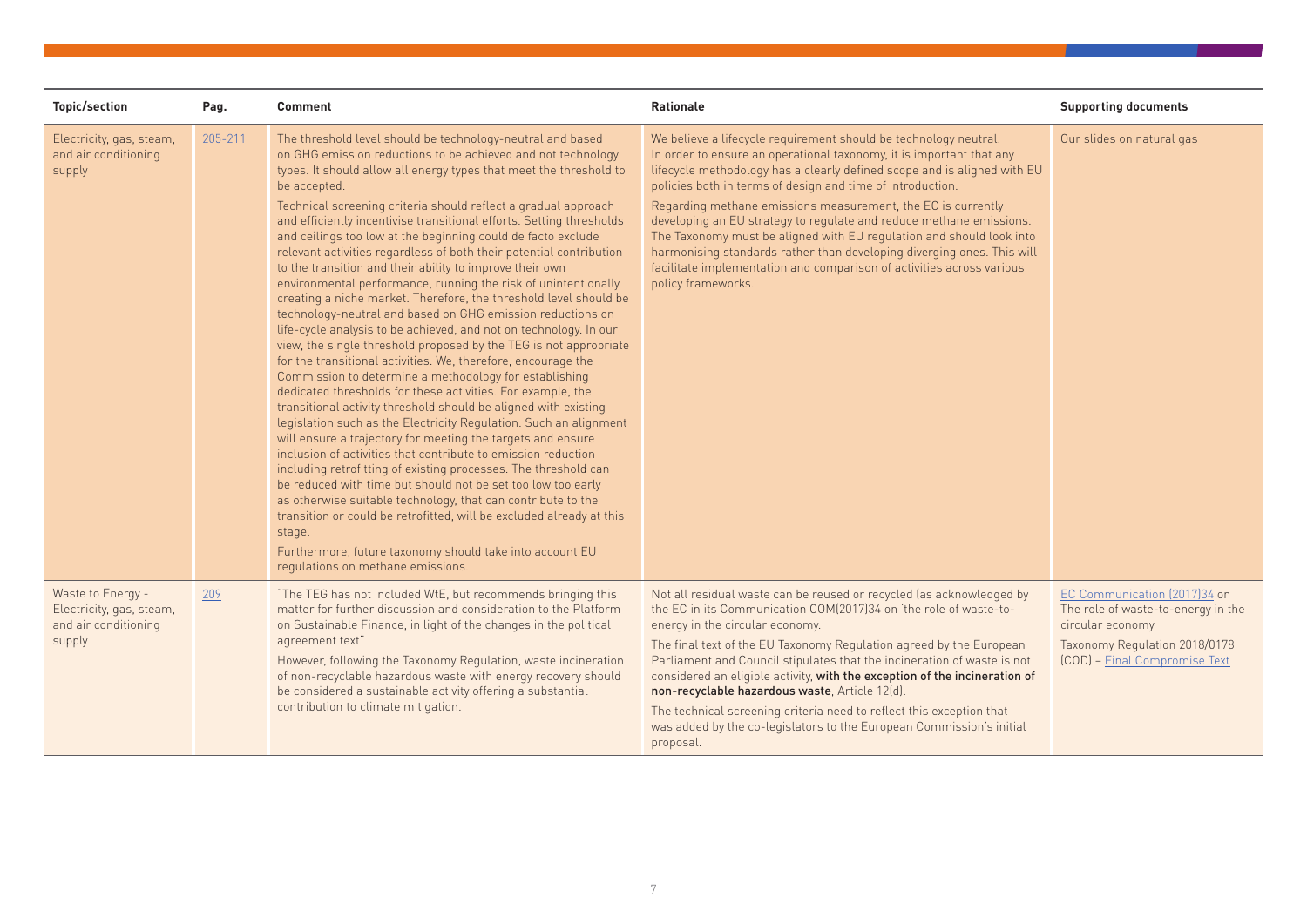| <b>Topic/section</b>                                                                | Pag.        | <b>Comment</b>                                                                                                                                                                                                                                                                                                                                                                                                                                                                                                                                                                                                                                                                                                                                                                                                                                                                                                                                                                                                                                                                                                                                                                                                                                                                                                                                                                                                                                                                                                                                                                                                                                              | <b>Rationale</b>                                                                                                                                                                                                                                                                                                                                                                                                                                                                                                                             | <b>Supporting documents</b> |
|-------------------------------------------------------------------------------------|-------------|-------------------------------------------------------------------------------------------------------------------------------------------------------------------------------------------------------------------------------------------------------------------------------------------------------------------------------------------------------------------------------------------------------------------------------------------------------------------------------------------------------------------------------------------------------------------------------------------------------------------------------------------------------------------------------------------------------------------------------------------------------------------------------------------------------------------------------------------------------------------------------------------------------------------------------------------------------------------------------------------------------------------------------------------------------------------------------------------------------------------------------------------------------------------------------------------------------------------------------------------------------------------------------------------------------------------------------------------------------------------------------------------------------------------------------------------------------------------------------------------------------------------------------------------------------------------------------------------------------------------------------------------------------------|----------------------------------------------------------------------------------------------------------------------------------------------------------------------------------------------------------------------------------------------------------------------------------------------------------------------------------------------------------------------------------------------------------------------------------------------------------------------------------------------------------------------------------------------|-----------------------------|
| <b>Production of Electricity</b><br>from Gas                                        | $231 - 233$ | The threshold level should be technology-neutral and be based<br>on GHG emission to be achieved and not technology types. It<br>should allow all energy types that meet the threshold to be<br>accepted.<br>Technical screening criteria should reflect a gradual approach<br>and efficiently incentivise transitional efforts. Setting thresholds<br>and ceilings too low at the beginning could de facto exclude<br>relevant activities regardless of both their potential contribution<br>to the transition and their ability to improve their own<br>environmental performance, running the risk of unintentionally<br>creating a niche market. Therefore, the threshold level should be<br>technology-neutral and based on GHG emission reductions on<br>life-cycle analysis to be achieved, and not on technology. In our<br>view, the single threshold proposed by the TEG is not appropriate<br>for the transitional activities. We, therefore, encourage the<br>Commission to determine a methodology for establishing<br>dedicated thresholds for these activities. For example, the<br>transitional activity threshold should be aligned with existing<br>legislation such as the Electricity Regulation. Such an alignment<br>will ensure a trajectory for meeting the targets and ensure<br>inclusion of activities that contribute to emission reduction<br>including retrofitting of existing processes. The threshold can<br>be reduced with time but should not be set too low too early<br>as otherwise suitable technology, that can contribute to the<br>transition or could be retrofitted, will be excluded already at this<br>stage. | We understand that if power generation has CCS (geological storage)<br>facilities, it is eligible under taxonomy. We welcome this approach.<br>We also support the fact that if the power generation is from H2 fired<br>power plant, the H2 must come from any clean hydrogen (produced<br>from reforming natural gas, pyrolysis or electrolysers).                                                                                                                                                                                         | Our slides on natural gas   |
| <b>Production of Electricity</b><br>from Bioenergy<br>(biomass, biogas,<br>biofuell | $234 - 237$ | Propose to merge Section 4.7 - Production of Electricity from Gas<br>(not exclusive to natural gas), with Section 4.8 - Production of<br>Electricity from Bioenergy (Biomass, Biogas and Biofuels)                                                                                                                                                                                                                                                                                                                                                                                                                                                                                                                                                                                                                                                                                                                                                                                                                                                                                                                                                                                                                                                                                                                                                                                                                                                                                                                                                                                                                                                          | The TEG proposal does not make it clear whether biomethane is<br>included under the "biogas" category, and whether "biogas" should<br>be considered as 'other natural gas' under section 4.7 Production of<br>Electricity from Gas.<br>The TEG proposal leaves ambiguity between these categories<br>and proposes different thresholds for them. Product blends such<br>as biomethane and natural gas, which provide decarbonisation<br>opportunities, are potentially excluded depending on which criteria<br>apply $(4.7 \text{ or } 4.8)$ |                             |
| Storage of Hydrogen                                                                 | 247-248     | We support this section.                                                                                                                                                                                                                                                                                                                                                                                                                                                                                                                                                                                                                                                                                                                                                                                                                                                                                                                                                                                                                                                                                                                                                                                                                                                                                                                                                                                                                                                                                                                                                                                                                                    |                                                                                                                                                                                                                                                                                                                                                                                                                                                                                                                                              |                             |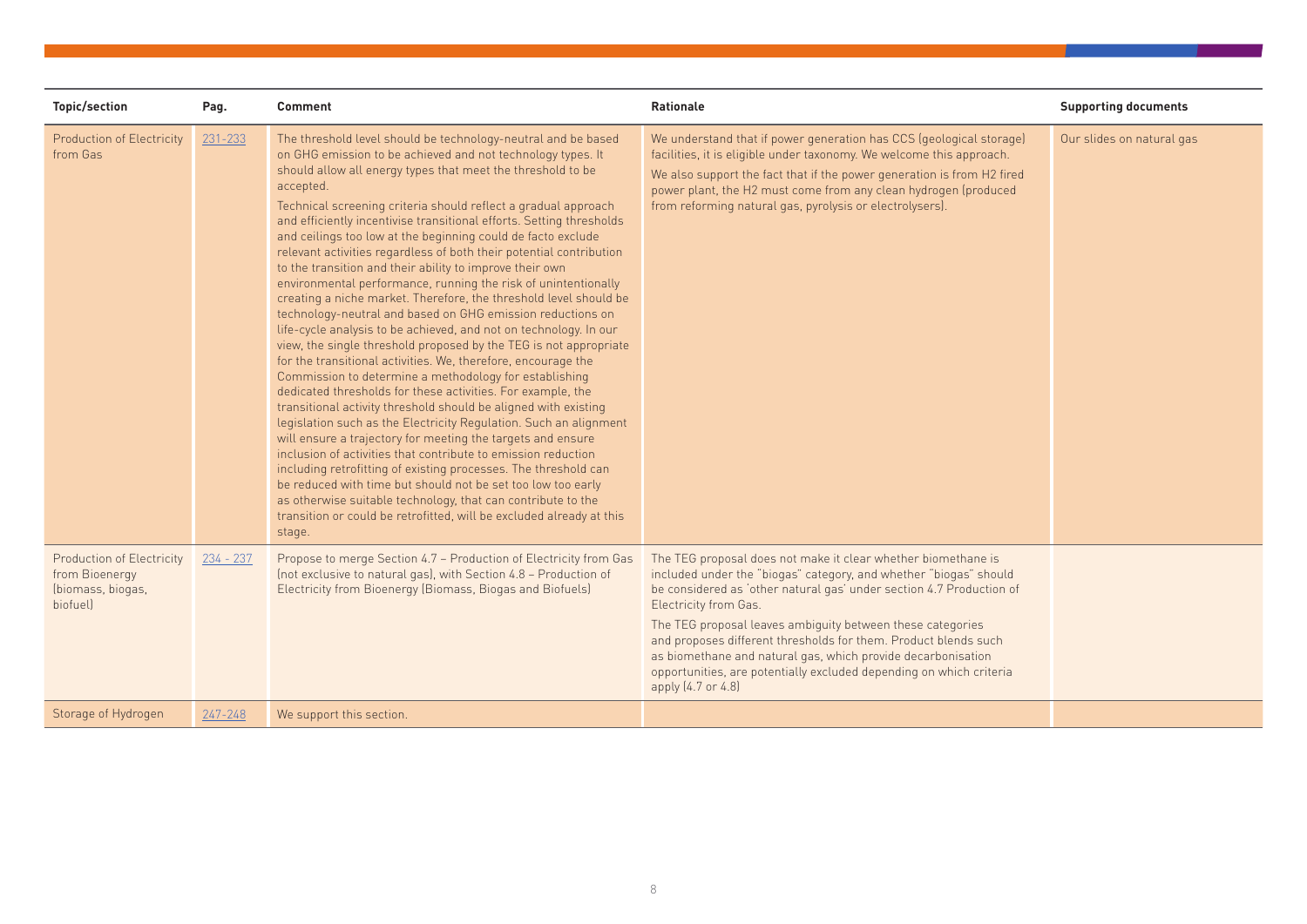| <b>Topic/section</b>                                         | Pag.    | <b>Comment</b>                                                                                                                                                                                                                                                                                          | <b>Rationale</b>                                                                                                                                                                                                                                                                                                                                                                                                                                                                                                                                                                                                                                                                                                                                                                                                                                                                                                                                                                                                                                                                                                                                                                                                                                                                                                                                                                                                                                                                                                                                                                                                                                                                                                                                                                                                                                                                                                                                                                                                                                                                                                                                                                                                                                                                                                                                           | <b>Supporting documents</b> |
|--------------------------------------------------------------|---------|---------------------------------------------------------------------------------------------------------------------------------------------------------------------------------------------------------------------------------------------------------------------------------------------------------|------------------------------------------------------------------------------------------------------------------------------------------------------------------------------------------------------------------------------------------------------------------------------------------------------------------------------------------------------------------------------------------------------------------------------------------------------------------------------------------------------------------------------------------------------------------------------------------------------------------------------------------------------------------------------------------------------------------------------------------------------------------------------------------------------------------------------------------------------------------------------------------------------------------------------------------------------------------------------------------------------------------------------------------------------------------------------------------------------------------------------------------------------------------------------------------------------------------------------------------------------------------------------------------------------------------------------------------------------------------------------------------------------------------------------------------------------------------------------------------------------------------------------------------------------------------------------------------------------------------------------------------------------------------------------------------------------------------------------------------------------------------------------------------------------------------------------------------------------------------------------------------------------------------------------------------------------------------------------------------------------------------------------------------------------------------------------------------------------------------------------------------------------------------------------------------------------------------------------------------------------------------------------------------------------------------------------------------------------------|-----------------------------|
| Manufacture of<br>biomass, biogas or<br>biofuel              | 249-251 | TEG's restrictions are not aligned with the EU existing<br>legislation: all types of biofuels meeting the carbon intensity<br>and sustainability criteria will be needed to help decarbonize<br>transport sector to 2030 and be further needed in the long term<br>for aviation, marine and heavy duty. | Under RED II, any biofuel meeting the sustainability criteria is eligible,<br>not only biofuels made from feedstock listed in Annex IX, Part A. TEG's<br>criteria would remarkably narrow the raw material base for replacing<br>conventional fuels.<br>Therefore, we are calling on the Commission to ensure alignment<br>between different pieces of EU legislation. Otherwise, we are<br>limiting the impact of RED and making it more difficult to finance the<br>investments required.                                                                                                                                                                                                                                                                                                                                                                                                                                                                                                                                                                                                                                                                                                                                                                                                                                                                                                                                                                                                                                                                                                                                                                                                                                                                                                                                                                                                                                                                                                                                                                                                                                                                                                                                                                                                                                                                |                             |
| Retrofit of Gas<br>Transmission and<br>Distribution Networks | 252-254 | The boundaries of the activity should be extended to cover<br>the construction and operation of networks for gaseous fuels,<br>mirroring the provisions for electricity transmission and<br>distribution lines.                                                                                         | The existing gas transmission and distribution networks support the<br>integration of renewable energy both in electric form and gaseous<br>form (biomethane, hydrogen, synthetic methane) into the energy<br>system. They also support significant GHG emissions reductions<br>from fuel switching or merit order optimisation in industry, power<br>generation, heating, and transport. The transition from natural gas to<br>renewable and decarbonized gas relies on the possibility to connect<br>production units to the grid and final customers. Renewable gas can<br>be carbon neutral and even negative as outlined in Annex VI of REDII.<br>Gas transmission and distribution are regulated businesses falling in<br>the scope of the Directive 2009/73/EC that has introduced rules aimed<br>at creating not only a competitive secured but also environmentally<br>sustainable market, in line in particular with the EU climate objectives.<br>The foreseen gas market reform currently prepared by the Commission<br>should define its contribution to the 2030 energy and climate objectives<br>and make them future-proof so they can bring their full contribution<br>to reach climate neutrality in 2050. The TEN-E regulation and the EU<br>support to the Projects of Common Interest (PCI) has fostered a high<br>level of security of supply and integration of the European energy<br>market. Only a few major PCI projects still need to be implemented.<br>In the context of the energy transition, the pressing need to ensure<br>optimal use of existing gas infrastructure (to avoid the risk of stranded<br>assets and technological lock-in) implies thorough Cost Benefits<br>analysis taking all externalities into account before making any decision<br>on a major gas project such as an interconnection between member<br>states. Moving forward the next revision of the TEN-E regulation<br>should support the projects facilitating the integration of renewable<br>and low-carbon gases (including hydrogen). Setting as a priority the<br>decarbonisation of existing gas networks would contribute to the EU<br>energy transition objectives in a smart and cost-efficient way. This<br>would also ensure that upcoming investments are futureproofed, when<br>it comes to environmental impacts in particular. |                             |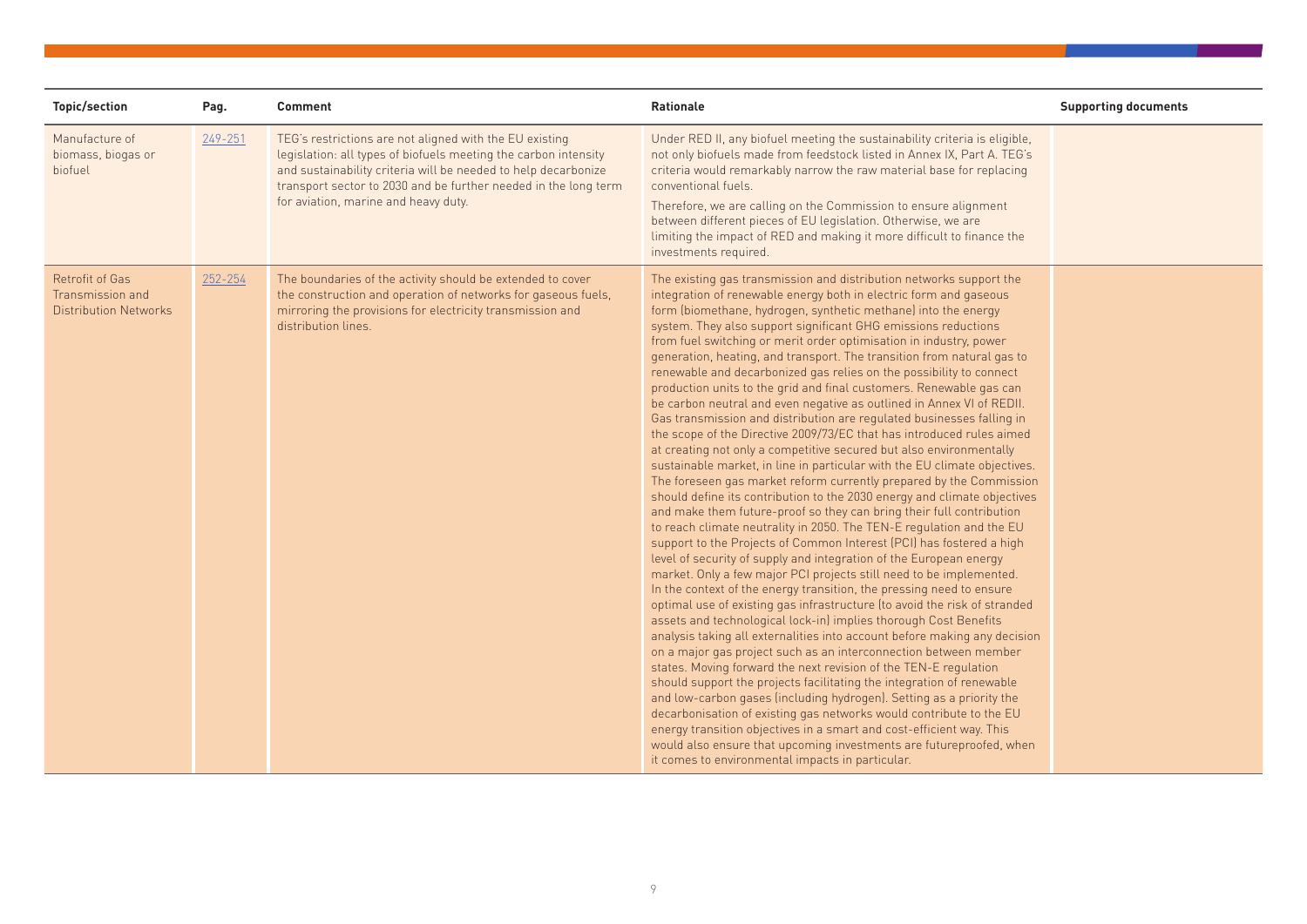| <b>Topic/section</b>                                | Pag.    | <b>Comment</b>                                                                                                                                                                                                                                                                                                                                                                                                                                                                                                                                                                                                                                                                                                                                                                                                                                                                                                                                                                                                                                                                                                                                                                                                                                                                                                                                                                                                                                  | <b>Rationale</b>                                                                                                                                                                                                                                                                                                                                                                                                                                                                                                                                                                                               | <b>Supporting documents</b> |
|-----------------------------------------------------|---------|-------------------------------------------------------------------------------------------------------------------------------------------------------------------------------------------------------------------------------------------------------------------------------------------------------------------------------------------------------------------------------------------------------------------------------------------------------------------------------------------------------------------------------------------------------------------------------------------------------------------------------------------------------------------------------------------------------------------------------------------------------------------------------------------------------------------------------------------------------------------------------------------------------------------------------------------------------------------------------------------------------------------------------------------------------------------------------------------------------------------------------------------------------------------------------------------------------------------------------------------------------------------------------------------------------------------------------------------------------------------------------------------------------------------------------------------------|----------------------------------------------------------------------------------------------------------------------------------------------------------------------------------------------------------------------------------------------------------------------------------------------------------------------------------------------------------------------------------------------------------------------------------------------------------------------------------------------------------------------------------------------------------------------------------------------------------------|-----------------------------|
| District Heating /<br><b>Cooling Distribution</b>   | 255-257 | Metric and thresholds state: "Construction and operation of<br>pipelines and associated infrastructure for distributing heating<br>and cooling is eligible, if the system meets the definition of<br>efficient district heat/cool systems in the EU Energy Efficiency<br>Directive"<br>However, this threshold would effectively exclude some sources<br>that could deliver heating and cooling with far lower GHG<br>emissions.                                                                                                                                                                                                                                                                                                                                                                                                                                                                                                                                                                                                                                                                                                                                                                                                                                                                                                                                                                                                                | The EED defines efficient district heating and cooling as a "district"<br>heating or cooling system using at least 50% renewable energy, 50%<br>waste heat, 75% cogenerated heat or 50% of a combination of such<br>energy and heat".<br>Operating such infrastructure with e.g. 100 % blue hydrogen (ref. e.g.<br>H21 North of England) would then not be eligible - despite being able to<br>deliver H&C with a far lower carbon footprint than the definitions above.<br>This is probably not the intention and it seems not to be consistent with<br>the other principles and framework of the TEG report. | H21 North England website   |
| Cogeneration of Heat/<br>Cool and Power from<br>Gas | 266-268 | Technical screening criteria should reflect a gradual approach<br>and efficiently incentivise transitional efforts. Setting thresholds<br>and ceilings too low at the beginning could de facto exclude<br>relevant activities regardless of both their potential contribution<br>to the transition and their ability to improve their own<br>environmental performance, running the risk of unintentionally<br>creating a niche market. Therefore, the threshold level should be<br>technology-neutral and based on GHG emission reductions on<br>life-cycle analysis to be achieved, and not on technology. In our<br>view, the single threshold proposed by the TEG is not appropriate<br>for the transitional activities. We, therefore, encourage the<br>Commission to determine a methodology for establishing<br>dedicated thresholds for these activities. For example, the<br>transitional activity threshold should be aligned with existing<br>legislation such as the Electricity Regulation. Such an alignment<br>will ensure a trajectory for meeting the targets and ensure<br>inclusion of activities that contribute to emission reduction<br>including retrofitting of existing processes. The threshold can<br>be reduced with time but should not be set too low too early<br>as otherwise suitable technology, that can contribute to the<br>transition or could be retrofitted, will be excluded already at this<br>stage. | We understand that if power generation has CCS (geological storage)<br>facilities, it is eligible under taxonomy. We welcome this approach.<br>We also support the fact that if the power generation is from H2 fired<br>power plant, the H2 must come from a blue H2 source, or green H2.                                                                                                                                                                                                                                                                                                                     |                             |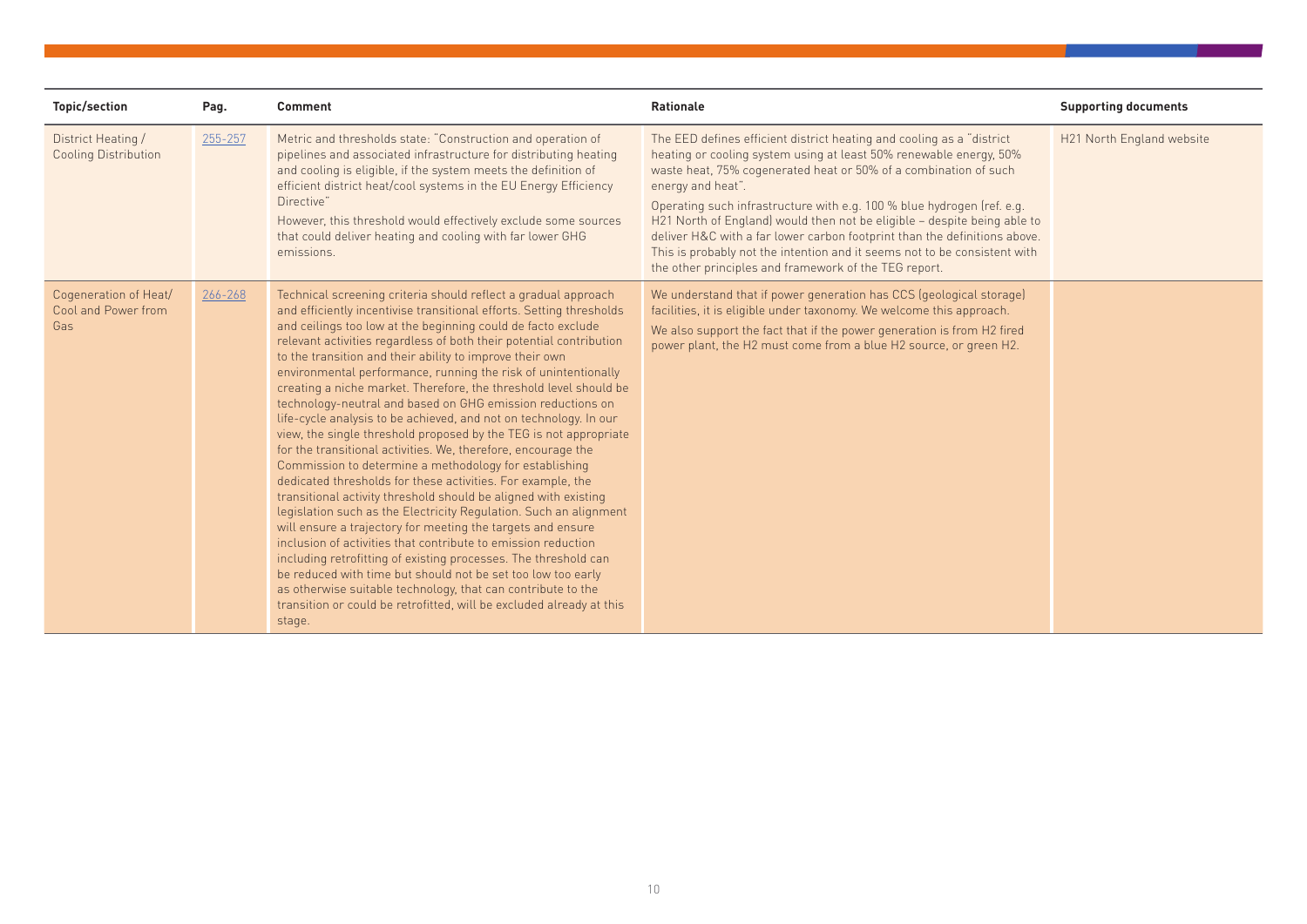| Topic/section                                             | Pag.    | <b>Comment</b>                                                                                                                                                                                                                                                                                                                                                                                                                                                                                                                                                                                                                                                                                                                                                                                                                                                                                                                                                                                                                                                                                                                                                                                                                                                                                                                                                                                                                                  | <b>Rationale</b>                                                                                                                                                                                                                                                                           | <b>Supporting documents</b> |
|-----------------------------------------------------------|---------|-------------------------------------------------------------------------------------------------------------------------------------------------------------------------------------------------------------------------------------------------------------------------------------------------------------------------------------------------------------------------------------------------------------------------------------------------------------------------------------------------------------------------------------------------------------------------------------------------------------------------------------------------------------------------------------------------------------------------------------------------------------------------------------------------------------------------------------------------------------------------------------------------------------------------------------------------------------------------------------------------------------------------------------------------------------------------------------------------------------------------------------------------------------------------------------------------------------------------------------------------------------------------------------------------------------------------------------------------------------------------------------------------------------------------------------------------|--------------------------------------------------------------------------------------------------------------------------------------------------------------------------------------------------------------------------------------------------------------------------------------------|-----------------------------|
| Production of Heat/Cool<br>from Gas Combustion            | 278-280 | Technical screening criteria should reflect a gradual approach<br>and efficiently incentivise transitional efforts. Setting thresholds<br>and ceilings too low at the beginning could de facto exclude<br>relevant activities regardless of both their potential contribution<br>to the transition and their ability to improve their own<br>environmental performance, running the risk of unintentionally<br>creating a niche market. Therefore, the threshold level should be<br>technology-neutral and based on GHG emission reductions on<br>life-cycle analysis to be achieved, and not on technology. In our<br>view, the single threshold proposed by the TEG is not appropriate<br>for the transitional activities. We, therefore, encourage the<br>Commission to determine a methodology for establishing<br>dedicated thresholds for these activities. For example, the<br>transitional activity threshold should be aligned with existing<br>legislation such as the Electricity Regulation. Such an alignment<br>will ensure a trajectory for meeting the targets and ensure<br>inclusion of activities that contribute to emission reduction<br>including retrofitting of existing processes. The threshold can<br>be reduced with time but should not be set too low too early<br>as otherwise suitable technology, that can contribute to the<br>transition or could be retrofitted, will be excluded already at this<br>stage. | We understand that if power generation has CCS (geological storage)<br>facilities, it is eligible under taxonomy. We welcome this approach.<br>We also support the fact that if the power generation is from H2 fired<br>power plant, the H2 must come from a blue H2 source, or green H2. |                             |
| CCS (section on water.<br>sewerage, waste,<br>remediation | 289-291 | We agree CCS is a key technology to reach the EU carbon<br>neutrality objective by 2050.                                                                                                                                                                                                                                                                                                                                                                                                                                                                                                                                                                                                                                                                                                                                                                                                                                                                                                                                                                                                                                                                                                                                                                                                                                                                                                                                                        | We understand that if power generation has CCS (geological storage)<br>facilities, it is eligible under taxonomy. We welcome this approach.<br>We also support the fact that if the power generation is from H2 fired<br>power plant, the H2 must come from a blue H2 source, or green H2. |                             |
| Direct Air Capture of<br>CO <sub>2</sub>                  | 311-312 | We support this section.                                                                                                                                                                                                                                                                                                                                                                                                                                                                                                                                                                                                                                                                                                                                                                                                                                                                                                                                                                                                                                                                                                                                                                                                                                                                                                                                                                                                                        | CCS is critical to achieving negative emissions when applied to<br>bioenergy, which is viewed by the IPCC as crucial to achieving the 1.5 °C<br>objective under the Paris Agreement.                                                                                                       |                             |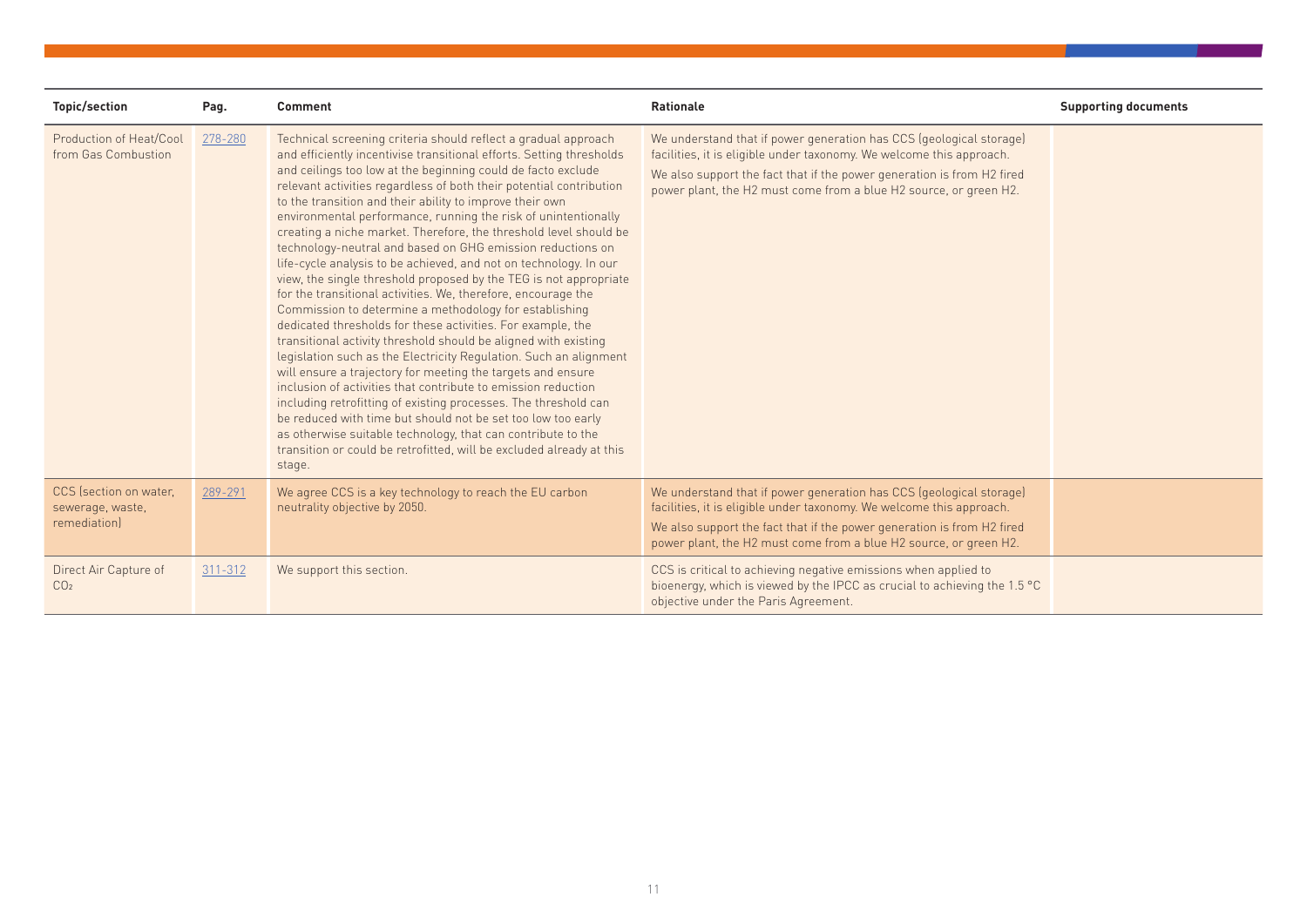| <b>Topic/section</b>                            | Pag.    | <b>Comment</b>                                                                                                                                                                                                                                                                                                                                                                                                                                                                                                                                                                                                                                                                                                                                                                                      | <b>Rationale</b>                                                                                                                                                                                                                                                                                                                                                                                                                                                                                                                                                                                                                                                                                                                                                                                                                                                                                                                                                                                                                                                                                                                                                                                                                                                                                                                                                                                                                                                                                                    | <b>Supporting documents</b> |
|-------------------------------------------------|---------|-----------------------------------------------------------------------------------------------------------------------------------------------------------------------------------------------------------------------------------------------------------------------------------------------------------------------------------------------------------------------------------------------------------------------------------------------------------------------------------------------------------------------------------------------------------------------------------------------------------------------------------------------------------------------------------------------------------------------------------------------------------------------------------------------------|---------------------------------------------------------------------------------------------------------------------------------------------------------------------------------------------------------------------------------------------------------------------------------------------------------------------------------------------------------------------------------------------------------------------------------------------------------------------------------------------------------------------------------------------------------------------------------------------------------------------------------------------------------------------------------------------------------------------------------------------------------------------------------------------------------------------------------------------------------------------------------------------------------------------------------------------------------------------------------------------------------------------------------------------------------------------------------------------------------------------------------------------------------------------------------------------------------------------------------------------------------------------------------------------------------------------------------------------------------------------------------------------------------------------------------------------------------------------------------------------------------------------|-----------------------------|
| Capture of<br>Anthropogenic<br><b>Emissions</b> | 313-315 | We support this section. CCS with power generation is key.<br>Delivery of CO <sub>2</sub> transportation and storage networks is key to<br>meet the emissions reduction targets.<br>However, an ISO standard linked to carbon capture for power<br>generation is proposed as metric for several activities for which it<br>is not relevant: ISO/CD 27919-2 - Carbon dioxide capture - Part 2:<br>Evaluation procedure to assure and maintain stable performance<br>of past-combustion CO2 capture plant.<br>We agree with the observation that the efficiency of power<br>generation plants and capture plants is increasing and will<br>continue to be a focus of many suppliers.                                                                                                                  | The ISO/CD 27919-2 refers to integration in a power station and should<br>be removed where it is not relevant. Capturing of CO2 is relevant for a<br>number of activities and is not limited to power stations. There is not an<br>ISO standard for carbon capture in general.<br>The addition to this last TEG report of "ISO/TR 27912 - Carbon dioxide<br>capture - Carbon dioxide capture systems, technologies and processes"<br>is an improvement and a better standard for carbon capture, but should<br>replace the ISO/CD 27919-2 and not add to it.<br>We would like to draw the Commission's attention to the fact that<br>there is ongoing work by equipment manufacturers, universities and<br>others, with aim of improving both power plant efficiencies and capture<br>plant efficiencies. Put together, be it via the Allam cycle or combined<br>cycle technology, this work is chipping away at the energy efficiency<br>challenge. Therefore, it is suggested that the TEG note that enhanced<br>efficiencies in power generation with carbon capture facilities are being<br>delivered through various lines of technology development, and are<br>not limited to the work of a single supplier/technology developer. The<br>energy intensity of carbon capture is being reduced.                                                                                                                                                                                                                |                             |
| Transport of CO <sub>2</sub>                    | 316-318 | We support this section, in particular that all modes of CO2<br>transportation are recognised, and we request that any<br>combination of transportation modes is eligible as long as they<br>meet the leakage requirements and arrive at a permanent<br>sequestration site.<br>As drafted, there is ambiguity under Metric and Threshold<br>section:<br>"Transport modalities that contribute to the transport of CO2<br>to eligible permanent sequestration sites are eligible, only if the<br>asset operates below the leakage/tonne of CO2 threshold."<br>We also propose to remove the following statement under<br>"metric & threshold": Assets or activities that enable carbon<br>capture and use (CCU) will deem all the connected elements of an<br>existing transport network ineligible. | Under the TEG proposal, it could be understood that only transport<br>modalities which lead directly to an eligible permanent sequestration<br>site are eligible. The threshold needs to include for instance ship-<br>to-ship or ship-to-well, as future options which are currently being<br>developed in Europe.<br>The 0.5% CO2 leakage rate threshold for the transport of CO2 by ship<br>might pose a challenge to enabling large scale shipping of CO2. The<br>performance threshold might mean that there is a need for more<br>complex ship-bourne systems to be developed and deployed, which<br>might result in a possible delay or limitation to the deployment of large<br>scale shipping of CO <sub>2</sub> from industrial clusters as part of the CCS chain<br>to reduce emissions in Europe. This area is being investigated and a<br>better understanding is anticipated later in 2020. We would welcome the<br>opportunity to share findings with the Platform when available.<br>We believe the Commission should include the role of CCU into the<br>delegated acts to be published by the end of 2020.<br>Not including CCU now may, through limiting/stopping access to<br>financing, slow down technical development of CCU which could provide<br>valuable means to meet the net zero target. Perhaps more importantly,<br>it may also prevent the development of the rest of the associated CO2<br>transport and storage network which may send most of the CO2 to<br>geological storage. |                             |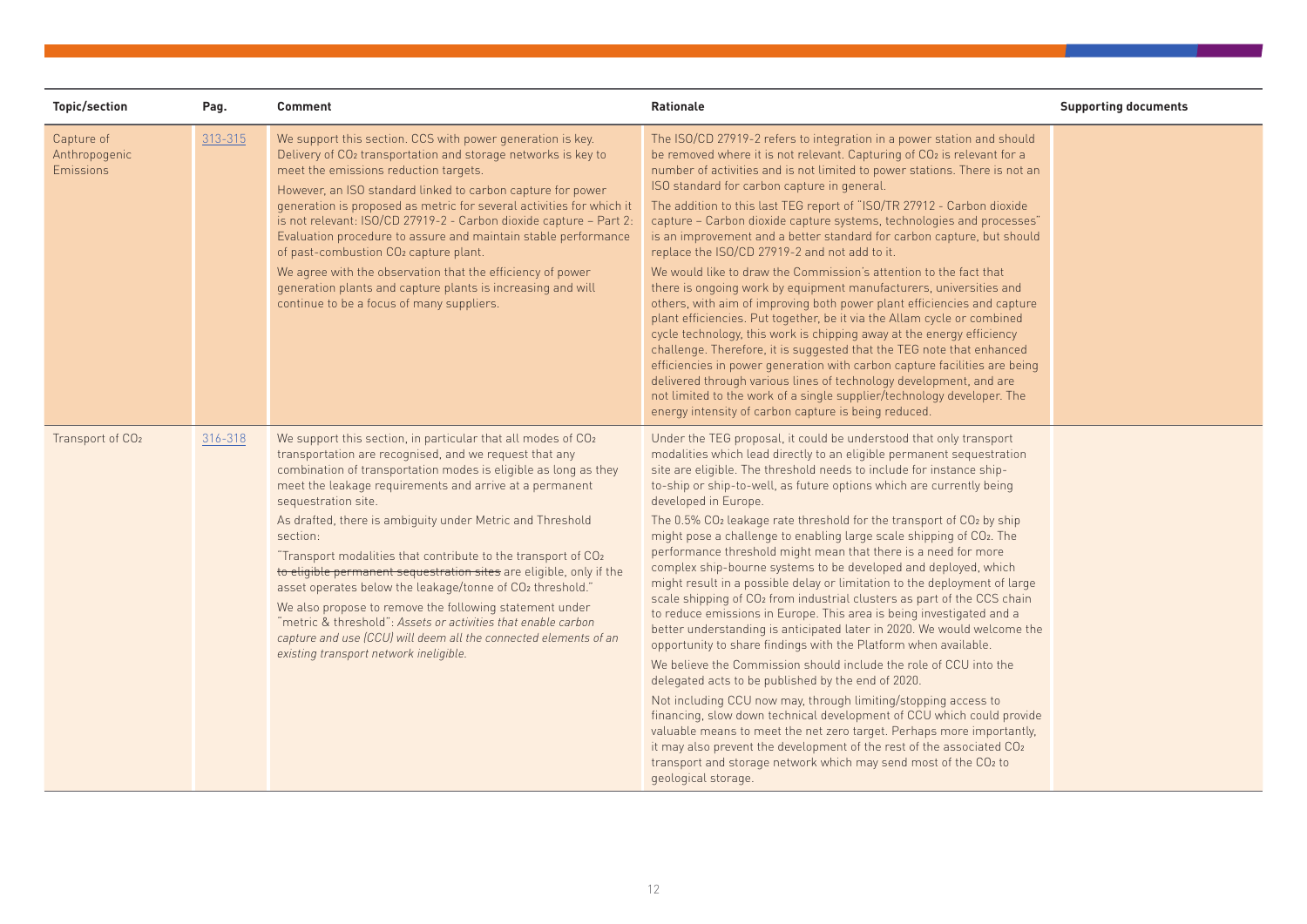| <b>Topic/section</b>                                      | Pag.    | <b>Comment</b>                                                                                                                                                                                                                                                                                                                                                                                                                                                                                                                                                                                                                                                                                                                                                                                                                                                                                                                                                                                                                                                                                                                                                                                                                                                                                                                                                                                                                                                                                                                                                                                                              | Rationale                                                                                                                                                                                                                                                                                                                                                                                                                                                                                                                                                                                                                                                                                                                                                                                                                                                                                                                                                                                                                                                                                                                                                                                                                                                                                                                                                                                                                                                                                                                                                                                                                                                                                                                                                                                                                                                                                                                                                                                                                                                                                                                                                                                                                                                                                                                                                                                                                                                                               | <b>Supporting documents</b>                                                                                                                                                                                                                                                                                                                                                                                                                                                                                                                                                                                                                                                                                                                                                                                                                                                                                                                                         |
|-----------------------------------------------------------|---------|-----------------------------------------------------------------------------------------------------------------------------------------------------------------------------------------------------------------------------------------------------------------------------------------------------------------------------------------------------------------------------------------------------------------------------------------------------------------------------------------------------------------------------------------------------------------------------------------------------------------------------------------------------------------------------------------------------------------------------------------------------------------------------------------------------------------------------------------------------------------------------------------------------------------------------------------------------------------------------------------------------------------------------------------------------------------------------------------------------------------------------------------------------------------------------------------------------------------------------------------------------------------------------------------------------------------------------------------------------------------------------------------------------------------------------------------------------------------------------------------------------------------------------------------------------------------------------------------------------------------------------|-----------------------------------------------------------------------------------------------------------------------------------------------------------------------------------------------------------------------------------------------------------------------------------------------------------------------------------------------------------------------------------------------------------------------------------------------------------------------------------------------------------------------------------------------------------------------------------------------------------------------------------------------------------------------------------------------------------------------------------------------------------------------------------------------------------------------------------------------------------------------------------------------------------------------------------------------------------------------------------------------------------------------------------------------------------------------------------------------------------------------------------------------------------------------------------------------------------------------------------------------------------------------------------------------------------------------------------------------------------------------------------------------------------------------------------------------------------------------------------------------------------------------------------------------------------------------------------------------------------------------------------------------------------------------------------------------------------------------------------------------------------------------------------------------------------------------------------------------------------------------------------------------------------------------------------------------------------------------------------------------------------------------------------------------------------------------------------------------------------------------------------------------------------------------------------------------------------------------------------------------------------------------------------------------------------------------------------------------------------------------------------------------------------------------------------------------------------------------------------------|---------------------------------------------------------------------------------------------------------------------------------------------------------------------------------------------------------------------------------------------------------------------------------------------------------------------------------------------------------------------------------------------------------------------------------------------------------------------------------------------------------------------------------------------------------------------------------------------------------------------------------------------------------------------------------------------------------------------------------------------------------------------------------------------------------------------------------------------------------------------------------------------------------------------------------------------------------------------|
| Permanent<br>Sequestration of<br>Captured CO <sub>2</sub> | 319-320 | We support this section. We support the reference to ISO 27914:2017.<br>However, we believe the following statement under DNSH<br>assessment should be modified:<br>• the long-term lack of geological containment of the reservoirs,<br>central issues regarding the monitoring and the interrelation of<br>carbon with physical, chemical and geological conditions in the<br>reservoir is still a debated argument (change for $\rightarrow$ discussed<br>however the safety of CO <sub>2</sub> storage may be assured with the<br>implementation of specific rules and requirements.<br>(similar language exists in the section on climate change<br>adaptation, therefore, similar change should be made )                                                                                                                                                                                                                                                                                                                                                                                                                                                                                                                                                                                                                                                                                                                                                                                                                                                                                                             | It is important that the periodical review is performed, and the revision<br>of the ISO 27914 that is applicable is updated so that learning from<br>storage activities is accounted for in this.<br>CO <sub>2</sub> storage in saline aquifers is a mature technology which is in<br>operation worldwide at >5 large-scale CCS projects<br>CCS is a proven technology. There are 19 large-scale CCS facilities in<br>operation globally.                                                                                                                                                                                                                                                                                                                                                                                                                                                                                                                                                                                                                                                                                                                                                                                                                                                                                                                                                                                                                                                                                                                                                                                                                                                                                                                                                                                                                                                                                                                                                                                                                                                                                                                                                                                                                                                                                                                                                                                                                                               | <b>GCCSI's Global Status of CCS</b><br>report                                                                                                                                                                                                                                                                                                                                                                                                                                                                                                                                                                                                                                                                                                                                                                                                                                                                                                                       |
| Transport                                                 | 321-358 | Transport of low carbon and blended fuels should be eligible,<br>especially if meeting the criteria mentioned in the report.<br>The threshold level should be technology-neutral and be based<br>on GHG emission to be achieved and not technology types. It<br>should allow all energy types that meet the threshold to be<br>accepted. The threshold can be reduced with time but should not<br>be set too low too early or suitable technology that can contribute<br>to the transition will be excluded.<br>Establishing only thresholds on tank-to-wheel (tailpipe) values is<br>inappropriate as it does not take into account the GHG emissions<br>associated with the production of the fuel or the vehicles and so<br>it will give an inaccurate picture of the true GHG performance<br>of each drive train (energy and vehicle) Therefore, tailpipe<br>values should at least be replaced by an LCA/WTW metric. The<br>thresholds to be used should be consistent with those defined in<br>the Clean Vehicle Directive as this already sets out the definition<br>of a clean vehicle for LDV and HDV.<br>Section 6.3 Public transport: Through the introduction of a<br>uniform threshold (50gCO2/km), a number of investments<br>delivering emission reductions in public transport will be<br>excluded.<br>Section 6.5 Passenger cars and commercial vehicles: We should<br>keep consistency across the legislation. If not then FCEV and<br>BEVs should also only qualify when their production emissions<br>are below a certain threshold as some battery technology is more<br>carbon intensive than others. | The transition to zero-emission mobility will take time and during the<br>transition, the use of blends will be critical to delivering the GHG<br>reduction ambitions. Therefore, freight rail transport that transports<br>blends of fossil and sustainable fuels should be eligible. The TEG<br>report's restriction to narrow sustainable raw materials only to those<br>listed in Part A of Annex IX (in RED II), would differ significantly from the<br>sustainability definitions in the RED II. Under RED II, any biofuel meeting<br>the sustainability criteria are sustainable, not only biofuels made from<br>feedstock listed in Annex IX, Part A. Moreover, when compared with the<br>RED II, the criteria would remarkably narrow the raw material base for<br>replacing conventional fuels. This cannot be considered acceptable,<br>especially when taking into account the need for rapid and significant<br>emission reductions in the transport sector (including aviation and<br>maritime). All sustainably produced raw materials as allowed by RED II,<br>incl. waste and residue materials are therefore needed.<br>The Communication 'Clean Planet for All' shows that within the NZE<br>scenarios, biofuels and synthetic fuels (liquid and gas) will be needed<br>in those sectors that will continue to need high-density energy. Until<br>there is sufficient volume to use 100% drop-in biofuels and synfuels<br>there will be a continued need to use these as blends. Therefore, the<br>Taxonomy definitions should not preclude infrastructure dedicated<br>to the transport and use of blends. In the context of the transitional<br>activities, the following ones should be taken into account:<br>• Natural gas and Europe's natural gas infrastructure play a decisive<br>role in climate mitigation. Europe can only benefit from natural gas<br>if it has a functioning, safe and efficient gas infrastructure. To reach<br>the European Union's climate targets gas technologies, including the<br>infrastructure, must be considered as sustainable technologies. It is<br>widely agreed upon that in Europe the most efficient way to reduce<br>CO <sub>2</sub> emissions significantly is to replace coal with gas. When natural<br>gas replaces coal, 15 percent of total GHG emissions can be saved<br>throughout Europe - in the electricity sector even 40 percent. This<br>positive contribution must be taken into account accordingly. | Several studies showing that there<br>are different pathways / solutions<br>to decarbonize maritime transport<br>DNV-GL (2018). Energy Transition<br>Outlook report. Main Report.<br>www.Dnvgl.com<br>DNV-GL (2018). Energy Transition<br>Outlook report. MARITIME -<br>FORECAST TO 2050.<br>www.Dnvgl.com<br>https://www.lr.org/en/insights/<br>qlobal-marine-trends-2030/<br>zero-emission-vessels-transition-<br>pathways/<br>According to the IEA WEO 2019 and<br>the Commission's 'Clean Planet<br>for All', liquid fuels will still be<br>needed in 2050, at least for the<br>sectors where there are currently<br>no alternatives. According to the<br><b>IPCC Special Report on the impacts</b><br>of global warming of 1.5°C, titled<br>'Mitigation Pathways Compatible<br>with 1.5°C in the Context of<br>Sustainable Development' - in<br>the 1.5 scenarios, fossil share<br>of primary energy in 2050 is<br>approximate ~33%. (Chapter 2,<br>page 133). |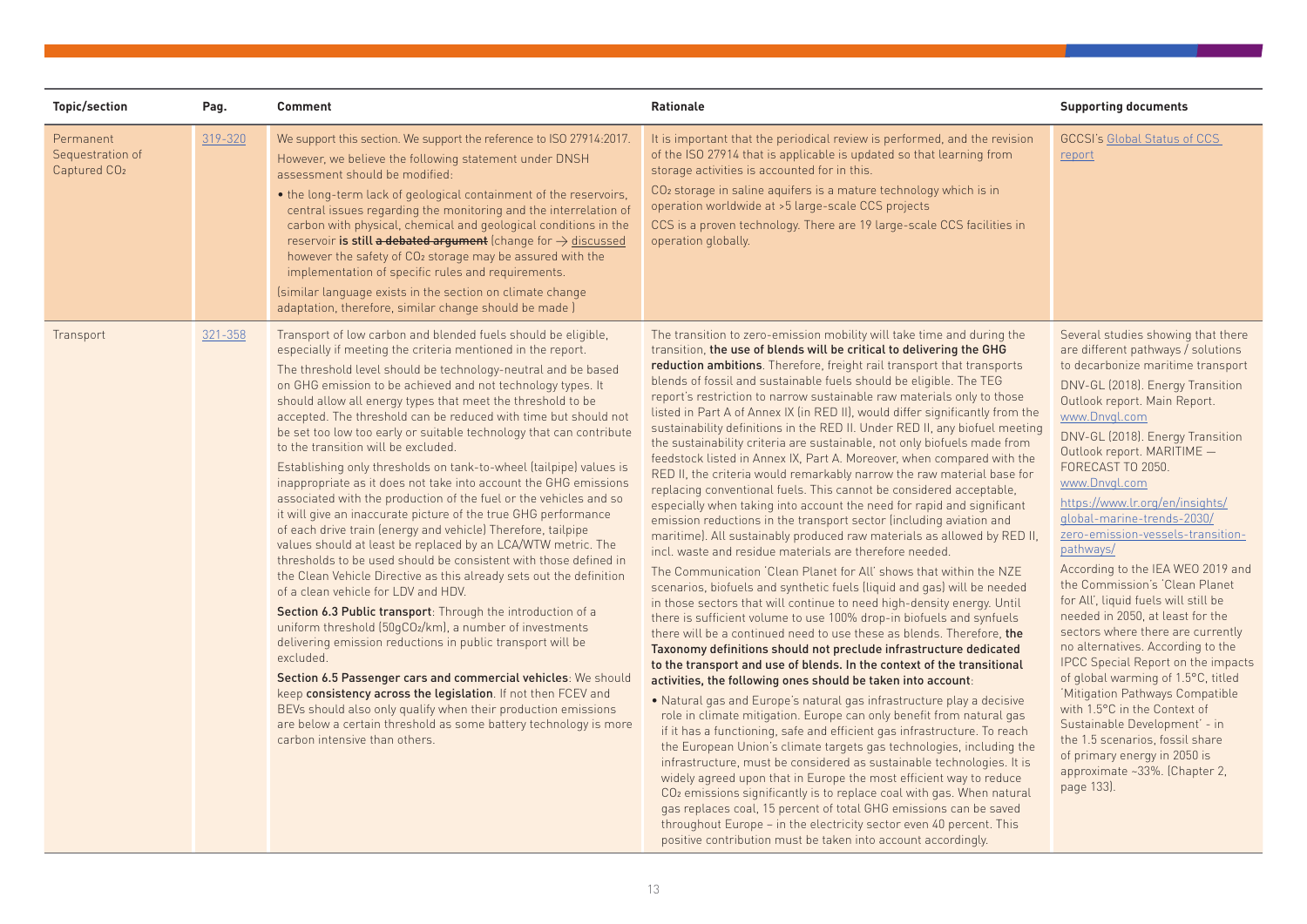| Topic/section | Pag. | <b>Comment</b> | Rationale                                                                                                                                                                                                                                                                                                                                                                                                                                                                                                                                                                                                                                                                                                                                                                                                                                                                                                                                                                                                                                                                                                                                                                                                                                                                                                                                                                                                                                                                                                                                                                  | <b>Supporting documents</b> |
|---------------|------|----------------|----------------------------------------------------------------------------------------------------------------------------------------------------------------------------------------------------------------------------------------------------------------------------------------------------------------------------------------------------------------------------------------------------------------------------------------------------------------------------------------------------------------------------------------------------------------------------------------------------------------------------------------------------------------------------------------------------------------------------------------------------------------------------------------------------------------------------------------------------------------------------------------------------------------------------------------------------------------------------------------------------------------------------------------------------------------------------------------------------------------------------------------------------------------------------------------------------------------------------------------------------------------------------------------------------------------------------------------------------------------------------------------------------------------------------------------------------------------------------------------------------------------------------------------------------------------------------|-----------------------------|
|               |      |                | • Furthermore, natural gas together with its infrastructure is central to gas in<br>mobility applications. Compressed natural gas (CNG) can contribute to a low<br>carbon economy, as it is currently the most cost-effective way to significantly<br>reduce road traffic emissions. Gas-powered vehicles save 20 to 30 percent<br>CO <sub>2</sub> compared to diesel or petrol and emit hardly any fine particles. Also,<br>using LNG as fuel for trucks and ships can lower GHG emissions notably as<br>well. The current climate targets can be reached only if natural gas<br>and its infrastructure are fully utilized and understood as sustainable.                                                                                                                                                                                                                                                                                                                                                                                                                                                                                                                                                                                                                                                                                                                                                                                                                                                                                                                 |                             |
|               |      |                | Eligible infrastructure should include biofuels, PtX synthetic fuels<br>(produced from blue H2 and CO <sub>2</sub> ) plants as these can produce very low<br>carbon fuels that will be needed both in the transition as blends and<br>eventually as final fuels in hard to decarbonize sectors such as aviation,<br>marine, and heavy-duty road transport. It is not clear what is meant by<br>excluding Infrastructure that is predominantly dedicated to the transport of<br>fossil fuels (more than 50%). Many alternative fuelling locations could likely<br>be co-located on retail sites and it is possible the proposed exclusion could<br>preclude the development of these alternative fuel locations on retail sites.                                                                                                                                                                                                                                                                                                                                                                                                                                                                                                                                                                                                                                                                                                                                                                                                                                            |                             |
|               |      |                | The threshold can be reduced with time but should not be set too low too early<br>or suitable technology that can contribute to the transition will be excluded.<br>This is particularly true for heavy-duty transport where battery-electric<br>and hydrogen driven trains are still at a development stage and costly. In<br>the short to medium term, biofuels and biogas represent a cost-effective<br>pathway to decarbonization of heavy-duty transport and therefore should be<br>supported. Efficient ICE and gas vehicles that can use these fuels should also<br>be supported. Freight transport dedicated to the transport of blended fuels<br>should not be excluded as it will also contribute to the overall GHG emission<br>reduction from freight transport. If it is excluded, then the transport of<br>blended fuels could continue using higher emission freight transport.                                                                                                                                                                                                                                                                                                                                                                                                                                                                                                                                                                                                                                                                             |                             |
|               |      |                | The Taxonomy should not exclude barges that use blends during the transition<br>to the use of 100% advanced biofuels or RFNBOs, as these vessels will be<br>able to use the 100% advanced biofuels and RFNBO when they are available in<br>sufficient quantities. As the average age of a barge is 20-30 years, this would<br>allow investment in new barges now and this will have the added benefit<br>of better efficiency and air quality benefits immediately. The production of<br>biomass, biogas, and biofuels should not be reduced to only Annex IX A of the<br>2018 /2001. The TEG report considers eligible only the production of advanced<br>biofuels as per Art 2.34, RTFNBOs per Art. 2 (36) and certified low-ILUC risk<br>biofuels, in line with the requirements of RED II. The approach in the TEG<br>report would differ significantly from the sustainability definitions in the RED<br>II. Under RED II, any biofuel meeting the sustainability criteria are eligible,<br>not only biofuels made from feedstock listed in Annex IX, Part A. Moreover,<br>when compared with the RED II, the criteria would remarkably narrow the<br>raw material base for replacing conventional fuels. This cannot be considered<br>acceptable, especially when taking into account the need for rapid emission<br>reductions in the transport sector (including aviation and maritime). All raw<br>materials as allowed by RED II, incl. waste and residue and recycled materials<br>are therefore needed and recycle carbon fuels (RCF) should also be included. |                             |